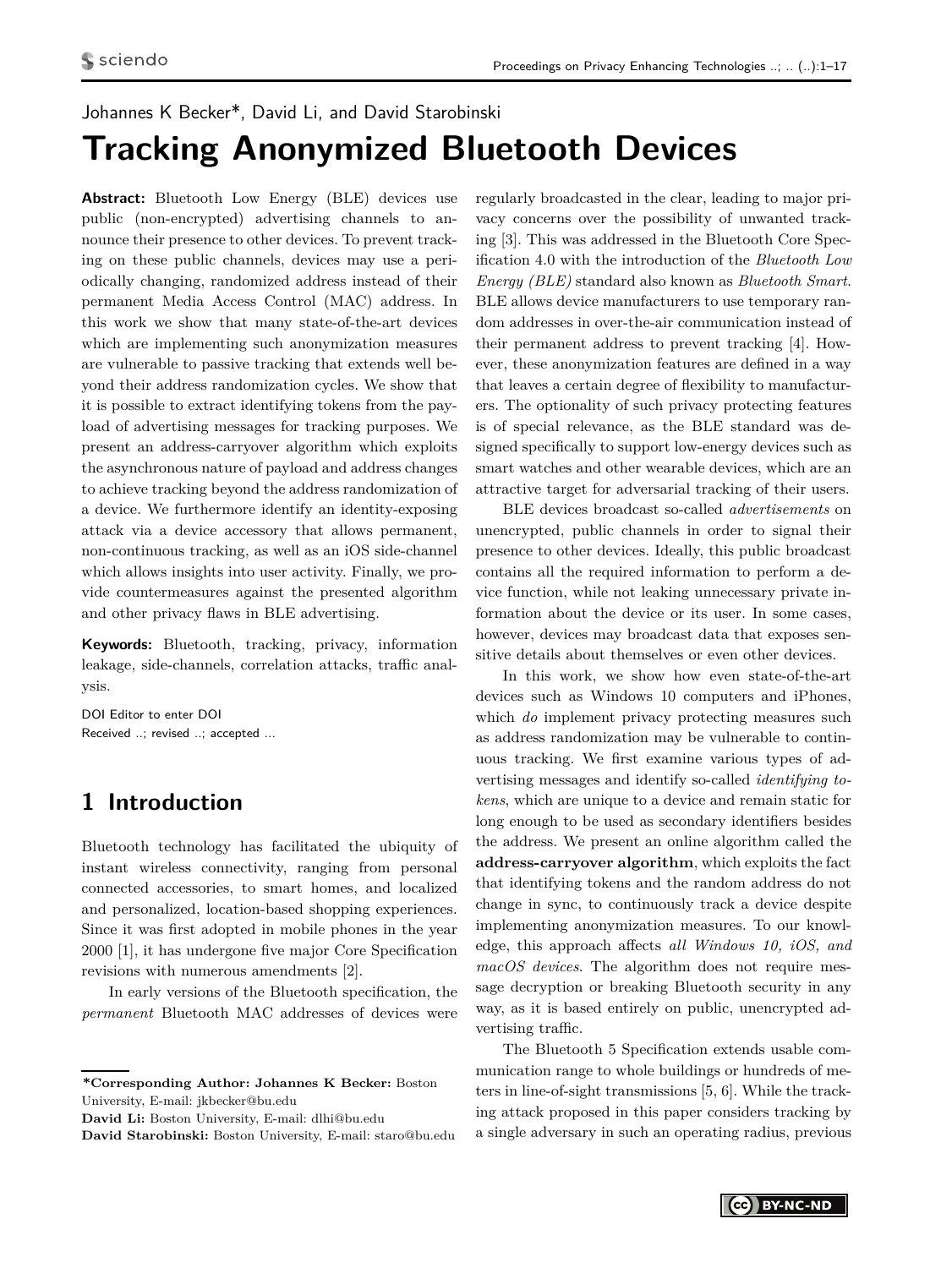work [\[7\]](#page-15-6) suggests that local BLE tracking methods may be significantly compounded by coordinating them in a botnet of adversaries, resulting in potentially global tracking capabilities.

The main contributions of this paper are as follows:

- 1. We describe a tracking vulnerability that affects *Windows 10, iOS, and macOS devices* as long as they are continuously observed by the adversary.
- 2. We develop a methodology that can be applied to devices from various manufacturers, based on raw BLE advertising log files.
- 3. We present an algorithm that allows tracking beyond the address randomization of a device, and measure the resulting maximum tracking time (MTT).
- 4. We identify other privacy vulnerabilities that exist on certain device types, which expose device identifiers permanently via a peripheral, and which leak activity information on iOS devices.
- 5. We provide recommendations and potential countermeasures to the tracking vulnerabilities uncovered in this work.

The rest of this paper is structured as follows: Section [2](#page-1-0) discusses prior related work. Section [3](#page-2-0) presents background information on the Bluetooth protocol necessary to understand this work. In Section [4,](#page-4-0) we describe our adversarial model and the methodology used in this work, followed by the experimental setup in Section [5.](#page-6-0) We present our results in Section [6,](#page-8-0) followed by recommendations for the avoidance of unwanted device tracking in Section [7.](#page-12-0) We summarize our findings and give an outlook on further research in Section [8.](#page-13-0)

## <span id="page-1-0"></span>**2 Related Work**

Privacy and security concerns over Bluetooth date back to its very first release [\[8\]](#page-15-7). Anonymizing devices in public channel communication only became available with the introduction of BLE in Bluetooth 4.0 [\[9\]](#page-15-8). A lot of research regarding the effectiveness of MAC address randomization is focused on Wi-Fi, where the same privacy concern of broadcasting permanent identifiers exists, but vulnerabilities are often not easily transferable to the Bluetooth case as they are based on different areas specific to the Wi-Fi network stack. We will highlight some important works relating to more general cases of Bluetooth and Wi-Fi tracking concerns, as well as more BLE-specific techniques and utilities.

In 2007, Spill and Bittau [\[3\]](#page-15-2) presented several techniques for eavesdropping on Bluetooth 2.0 communication using a GNU Radio-based Bluetooth sniffer and USRP software-defined radio hardware. Their work describes an approach for intercepting packets, and reverse-engineering all the parameters required to eavesdrop on Bluetooth communication [\[3\]](#page-15-2). However, these findings only concern the Bluetooth Classic implementation, which is of decreasing relevance in light of BLE and Bluetooth 5.

In 2015, Jameel and Dungen presented an opensource library for scanning Bluetooth Low Energy (LE) and Active RFID advertising [\[10\]](#page-15-9). Their work summarizes different available Beacon protocols, which are proximity-based broadcast protocols [\[11,](#page-15-10) [12\]](#page-15-11) and enable all kinds of localized interactions with smartphones and other Bluetooth devices via the BLE advertising channels. Furthermore, the authors published a library called *advlib* [\[13\]](#page-15-12), which processes raw BLE advertising messages and decodes them into an open, portable data format. This library enables software developers to easily integrate BLE advertising-based functionality into their software, without having to manually decode lowlevel protocols. The library further powers the opensource "collaborative repository" *Sniffypedia* [\[14\]](#page-15-13), which presents a large number of publicly known BLE advertising identifiers in a searchable and accessible format. This platform can help classify Bluetooth device classes for reconnaissance purposes, but does not offer device tracking capabilities.

Vanhoef et al. [\[15\]](#page-15-14) present techniques to gain access to permanent MAC addresses by exploiting probe requests in Wi-Fi. They develop an algorithm which relies on timing features and sequence numbers found in Wi-Fi probe requests to identify devices regardless of their MAC address. They further describe a variant of the *Karma Attack* – exploiting the fact that many devices will expose information to supposedly known and trusted networks [\[16\]](#page-15-15) by creating a catch-all access point [\[17\]](#page-15-16) – which creates large numbers of popular Wi-Fi networks in order to invite devices to connect, often presenting their permanent MAC address in a supposedly trusted context.

Issoufaly and Tournoux [\[7\]](#page-15-6) show that despite the existence of privacy-preserving MAC address randomization in Bluetooth 4.0 LE, not all devices make use of this functionality and are therefore vulnerable to tracking. Furthermore, they showed how maliciously distributing suitable tracking software to a number of mobile de-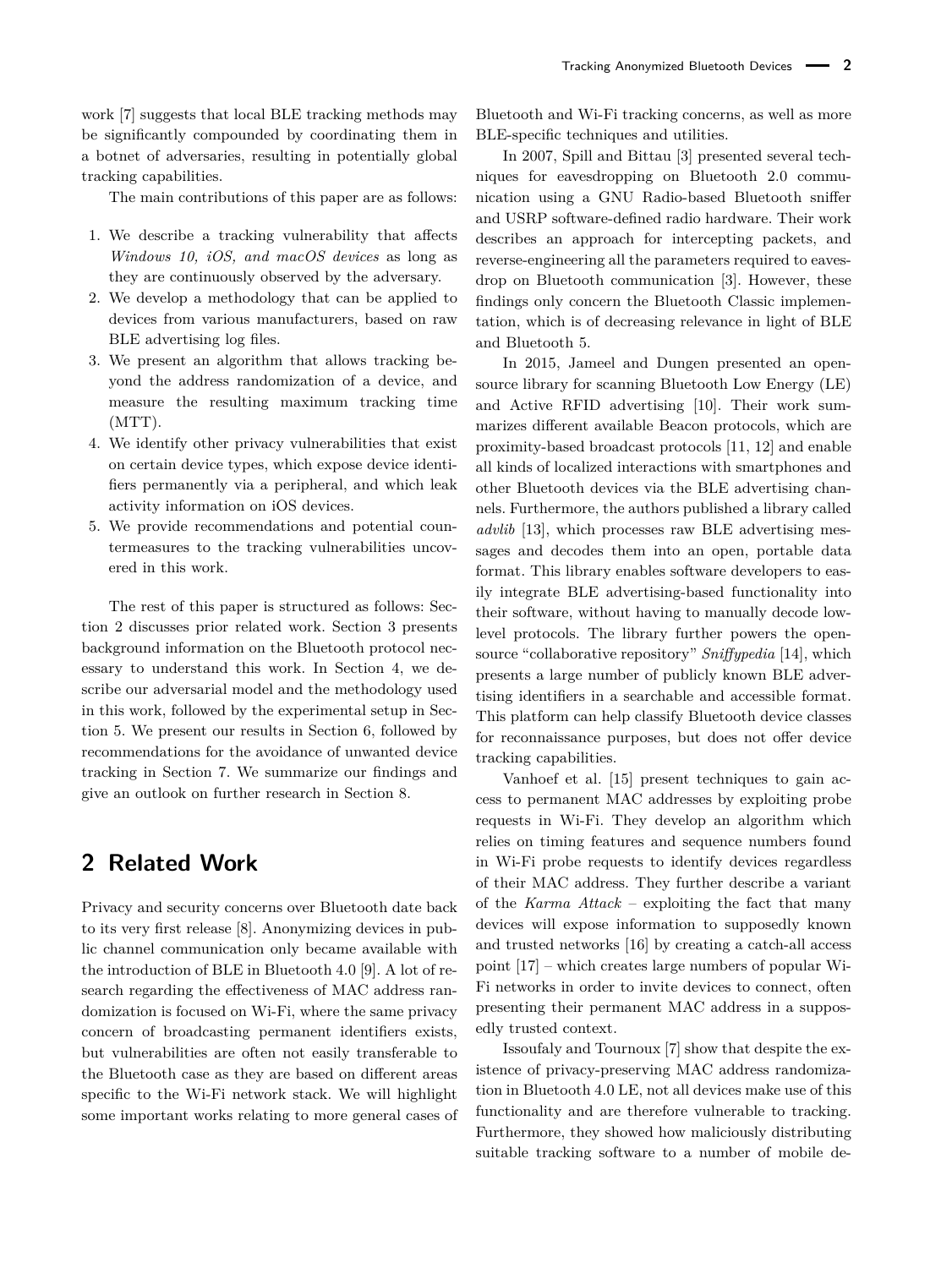vices – a "BLE Botnet" – extends tracking capabilities far beyond the local transmission range of regular Bluetooth communication. Combining BLE privacy with the notion of a potentially global botnet motivates our work as it extends the privacy threat from local presence detection to large-scale location tracking, which would be realistic to implement for nation-state actors. While Issoufaly and Tournoux focus on tracking devices that use static device addresses, our work focuses on tracking devices that use dynamically randomized addresses. These addresses change depending on regeneration parameters set by their manufacturers.

Along the same line, Martin et al. [\[18\]](#page-15-17) show that MAC address randomization is often defeated by not being implemented properly or consistently, partly building upon previous approaches [\[15\]](#page-15-14). Furthermore, they show flaws in the address randomization of Android phones, which allow the deduction of device types via address prefixes, as well as their global MAC address via information found in broadcasted WPS attributes. They also identify a control frame attack that exposes the permanent Wi-Fi MAC address of a device with 100% success rate [\[18,](#page-15-17) p. 280]. Our approach differs in that we do not retrieve information through reversal of hashes or other reverse-engineering methods, and we use entirely passive sniffing to generate insights which allow device tracking. Our tracking method, based on extracting identifying tokens in the payload of advertising messages, leverages specific Bluetooth features and differs from this previous line of work.

## <span id="page-2-0"></span>**3 Background**

Bluetooth is a wireless communication protocol on the 2.4 GHz ISM band. Our focus lies on the *Low Energy* specification, which was introduced in 2010 with Bluetooth 4.0 [\[9\]](#page-15-8). Bluetooth LE (BLE) is optimized for small, often battery-powered devices with relatively strict energy restrictions, like connected wearables, wireless smart sensors, or computer accessories like digital pencils. The Bluetooth 5 Specification adds various feature and performance improvements, notably a larger communication range [\[5\]](#page-15-4), which allows for up to 780 meters of line-of-sight connectivity [\[6\]](#page-15-5).

We focus on introducing the elements that are essential for the experiments described in the following Sections. We refer to Heydon [\[19,](#page-15-18) p. 7] for a general high-level introduction to the Bluetooth 5 architecture and the Bluetooth 5 Core Specification for details [\[20\]](#page-15-19).

<span id="page-2-1"></span>

**Fig. 1.** The Link Layer State machine [\[19,](#page-15-18) p. 15].

#### <span id="page-2-2"></span>**3.1 Physical Layer and Link Layer**

BLE operates on 40 physical channels spaced in 2 MHz steps from 2402 MHz to 2480 MHz [\[20,](#page-15-19) p. 2535f.]. Three of these channels are so-called *advertising channels* at 2402 MHz, 2426 MHz, and 2480 MHz – frequencies with minimal interference with other 2.4 GHz band traffic (notably Wi-Fi) [\[10\]](#page-15-9). These channels are used to broadcast *advertising messages*, which may be simple periodic, presence announcements, scanning requests towards other devices, beacons containing location-based metadata, and other public broadcast-type information. The remaining channels are used primarily for data transmissions between paired devices and employ a pseudo-random channel hopping scheme, which is negotiated between the two connected parties upon connection to avoid interference with other ISM band traffic.

On the link layer, Bluetooth defines different states, shown in Figure [1.](#page-2-1) In the *Advertising* state, the link layer creates *Advertising Events* which are broadcasted on all advertising channels. These events contain different types of Payload Data Units  $(PDU)^1$  $(PDU)^1$ . In our work, the following PDU types are relevant:

- the *Connectable Directed Event* using the ADV DIRECT IND PDU, which invites a specifically addressed device to initiate a connection.
- the *Connectable and Scannable Undirected Event* using the ADV IND PDU, which allows any device to respond with scanning requests or connection requests.

In the *Scanning* state, the link layer receives advertising messages without responding (*passive scanning*) or responds with *scan requests* to inquire about further

**<sup>1</sup>** The full list of advertising event types and corresponding PDU types can be found in [\[20,](#page-15-19) p. 2609, Table 4.1].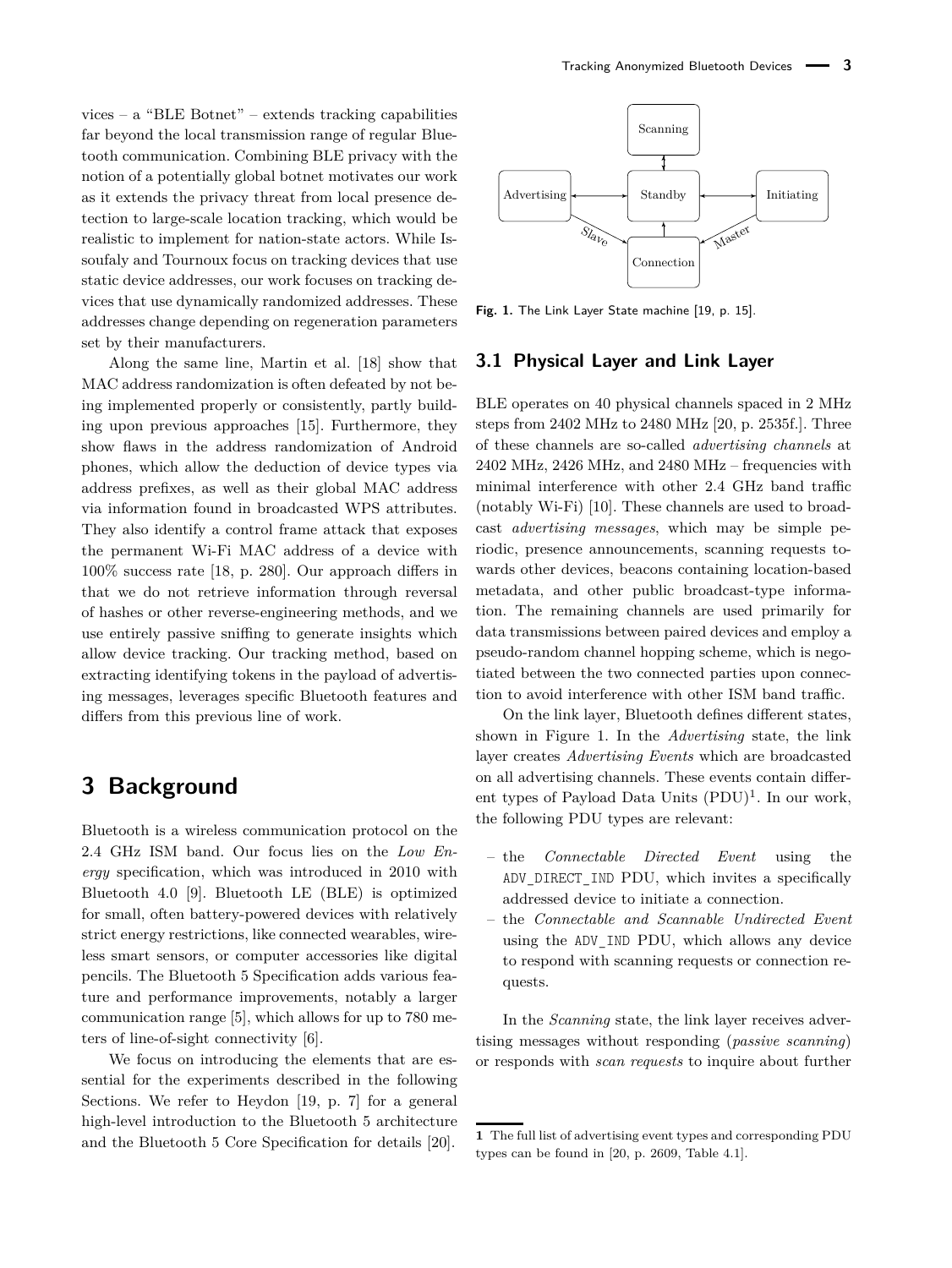<span id="page-3-0"></span>

**Fig. 2.** The BLE advertising packet format (Fig. [2.](#page-3-0)a)) and the Advertising Channel PDU Header (Fig. [2.](#page-3-0)b)) [\[20,](#page-15-19) p. 2562, 2567].

device details (*active scanning*) [\[20,](#page-15-19) p. 2633]. In the *Initiating* state, the link layer listens for advertising messages, and sends *Connect Requests* to advertising devices. If the requested device responds, the devices can enter a *Connection* state [\[20,](#page-15-19) p. 2637].

In the Connection State, devices implementing the so-called *Central* role can connect to up to 8 *Peripheral* role devices as their Master, while Peripheral devices can connect to one Central role device as a Slave. Smartphones or PCs are typical Central role devices connecting to multiple wireless input devices, activity trackers or other wireless sensors. However, devices may implement both roles and may therefore send advertising messages (Peripheral role) while scanning for advertising messages  $(Central role)^2$  $(Central role)^2$ . In our work, we observe devices which are in the Advertising state using an observer device which is in the Passive Scanning state.

### **3.2 Advertising Packet Format**

We next provide details on the structure and contents of advertising packets, since those will be exploited to track and distinguish between different devices. Advertising packets follow a structure shown in Figure [2.](#page-3-0)a), consisting of a preamble, an Access Address  $(AA)^3$  $(AA)^3$ , a Payload Data Unit (PDU) and a CRC field. The ad-

<span id="page-3-2"></span>

|                             |                                | bit address |
|-----------------------------|--------------------------------|-------------|
| AdvA<br>$(6 \text{ bytes})$ | TargetA<br>$(6 \text{ bytes})$ |             |

**Fig. 3.** The PDU Payload format for the ADV\_DIRECT\_IND PDU Type contains an Advertising Address (AdvA) and a Target Address (TargetA). [\[20,](#page-15-19) p. 2570.].

<span id="page-3-1"></span>

Fig. 4. PDU Payload format for ADV\_IND and ADV\_NONCONN\_IND PDU Types (Fig. [4.](#page-3-1)a)), the AdvData format (Fig. 4.b)), and the AD Structure format (Fig. [4.](#page-3-1)c)) [\[20,](#page-15-19) p. 2086, 2569ff.] [\[21\]](#page-15-20).

vertising channel PDU itself consists of a header and a payload depending on the PDU Type defined in the header [\[20,](#page-15-19) p. 2567] (see Figure [2.](#page-3-0)b)).

The PDU Payload of a *directed* advertising event contains an *Advertising Address (AdvA)* and a *Target Address (TargetA)*, as shown in Figure [3.](#page-3-2) Only devices with the matching Target Address can initiate a connection by sending a Connect Request.

*Indirected* advertising allows any device receiving the PDU to respond with a Scan Request (requesting information about available features) or a Connect Request. The PDU Payload for this type of advertising is formatted as shown in Figure [4,](#page-3-1) containing an *Advertising Address (AdvA)* and *Advertising Data (AdvData)*, which may contain one or more *AD Structures* (see Figures [4.](#page-3-1)b). Finally, *AD Types* define the content of the *AD Data* contained in each AD Structure (Figure [4.](#page-3-1)c).

An overview of some AD Types that we will use later in this paper is shown in Table [1,](#page-4-1) we refer to [\[21\]](#page-15-20) for the full list.

Most AD Types define simple numbers or strings. The *Manufacturer Specific Data* type is worth highlighting, as it gives device manufacturers the flexibility to

**<sup>2</sup>** I.e., a BLE device can be in more than one state shown in Figure [1](#page-2-1) at the same time.

**<sup>3</sup>** The access address is always 0x8E89BED6 for advertising payloads [\[20,](#page-15-19) p. 2563].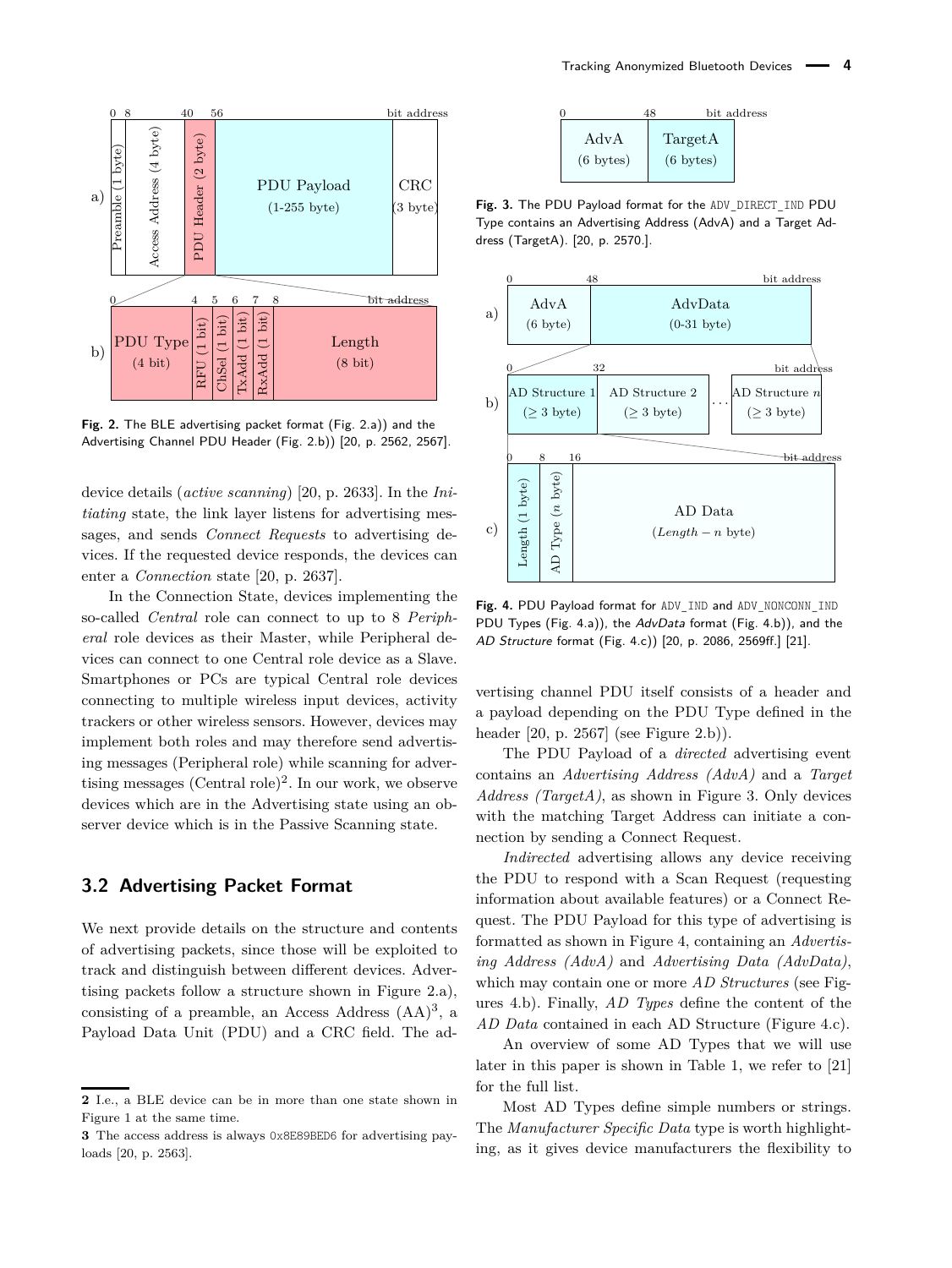<span id="page-4-2"></span>

|                                                      |                                    | າາ                                     | bit address |
|------------------------------------------------------|------------------------------------|----------------------------------------|-------------|
| Length 0xFF<br>$(1 \text{ byte})$ $(1 \text{ byte})$ | Manufacturer<br>$(2 \text{ byte})$ | Manufacturer Data<br>$(Length-3$ byte) |             |

**Fig. 5.** The Manufacturer Specific Data AD Structure format [\[22,](#page-15-21) [23\]](#page-15-22).

<span id="page-4-1"></span>

| AD Type | <b>Name</b>             | <b>Description</b>           |  |  |  |  |
|---------|-------------------------|------------------------------|--|--|--|--|
| 0x01    | Flags                   | BLE capability flags         |  |  |  |  |
| 0x06    | List of 128-bit Service | globally unique identifier   |  |  |  |  |
|         | Class UUIDs             | for a certain device service |  |  |  |  |
| 0x09    | Complete Local Name     | Device "friendly name"       |  |  |  |  |
| 0x16    | Service Data            | Service UUID as per [24]     |  |  |  |  |
| 0xFF    | Manufacturer Specific   | custom data structure con-   |  |  |  |  |
|         | Data                    | tainer (see Figure 5)        |  |  |  |  |

**Table 1.** An overview of some relevant AD Types [\[21\]](#page-15-20) [\[20,](#page-15-19) Vol. 3, Part C, Sections 8.1, 11.1, and 18] [\[22,](#page-15-21) Part A, Section 1].

define further data structures within the AD Data field. Figure [5](#page-4-2) shows a Manufacturer Specific Data AD Structure. This AD Type allows manufacturers to develop their own advertising-based protocols that live within this data<sup>[4](#page-0-0)</sup>, which may contain data that our proposed algorithm exploits.

### <span id="page-4-3"></span>**3.3 Advertising Addresses**

The Bluetooth architecture generally refers to devices that transmit advertising packets as *advertisers*. Devices listening to advertising packets are referred to as *scanners* if they listen without intention of connecting, and as *initiators* if they intend to make Connect Requests in response to suitable advertising events [\[20,](#page-15-19) p. 170].

The Advertising Address shown in Figures [3](#page-3-2) and [4](#page-3-1) is the 48-bit MAC address of the advertiser transmitting the advertising packet. This address may be a *public* or *random* address depending on the *TxAdd* flag in the PDU Header (see Fig. [2\)](#page-3-0).

A public address  $(TxAdd = 0)$  is the standard IEEEassigned 48-bit MAC address obtained from the IEEE Registration Authority, in which the 24 least significant bits are manufacturer-assigned, while the 24 most significant bits represent the IEEE-assigned company ID [\[26\]](#page-15-24). These addresses are permanently attached to the device hardware, making them a vulnerability to long term tracking if used in public communication.

*Random addresses* (TxAdd = 1) may be *static*, in which case they are randomly generated whenever the device reboots or remain with the device permanently, which makes them vulnerable to long-term tracking. *Random private addresses* prevent address-based tracking by regenerating periodically, essentially anonymizing the device identity [\[4\]](#page-15-3). Such random private addresses may either be an *unresolvable* address made of a random number, or they may be *resolvable* to a permanent address by trusted devices holding an *Identity Resolving Key (IRK)*. This can be used to send directed advertising to a specific device without broadcasting its permanent address in the clear and is further discussed in Section [7](#page-12-0) containing our Recommendations. Resolvable and unresolvable random addresses can be distinguished by their two most significant bits being set to 0b01 and 0b00, respectively [\[20,](#page-15-19) p. 2558].

## <span id="page-4-0"></span>**4 Methodology**

### **4.1 Adversarial Model**

This paper aims to uncover potential security and privacy flaws in BLE devices, as they appear "in the wild". We consider a *local adversary*[5](#page-0-0) in the *scanning* link layer state (see Section [3.1\)](#page-2-2). As such, it is a *passive*, *external* adversary which reads continuously, but never adds, removes, or modifies ongoing BLE adversary traffic. Specifically, the adversary never sends scan requests or connect requests, and remains entirely passive during the attack, i.e., there is no bi-directional interaction with the target device. We assume that the adversary is capable of monitoring the ongoing advertising traffic in order to be aware of changes in advertising messages as they occur over time.

We do not make any assumptions about the victim devices, other than Bluetooth being turned on. Note that devices may implement the Peripheral and Central roles at the same time, and thus remain in advertising state for the Peripheral role despite ongoing connections as a Master device. Thus, the ability of tracking smartphones or computers via passive tracking mainly depends on whether they implement the Peripheral role.

**<sup>4</sup>** Widely adopted manufacturer-specific data protocols are the Apple iBeacon protocol [\[11\]](#page-15-10) or other open protocols like Google's Eddystone [\[12\]](#page-15-11) and Radius Networks' AltBeacon [\[25\]](#page-15-25).

**<sup>5</sup>** Emphasized terms in this Section in line with the definitions of privacy metrics given in [\[27,](#page-15-26) Section 4].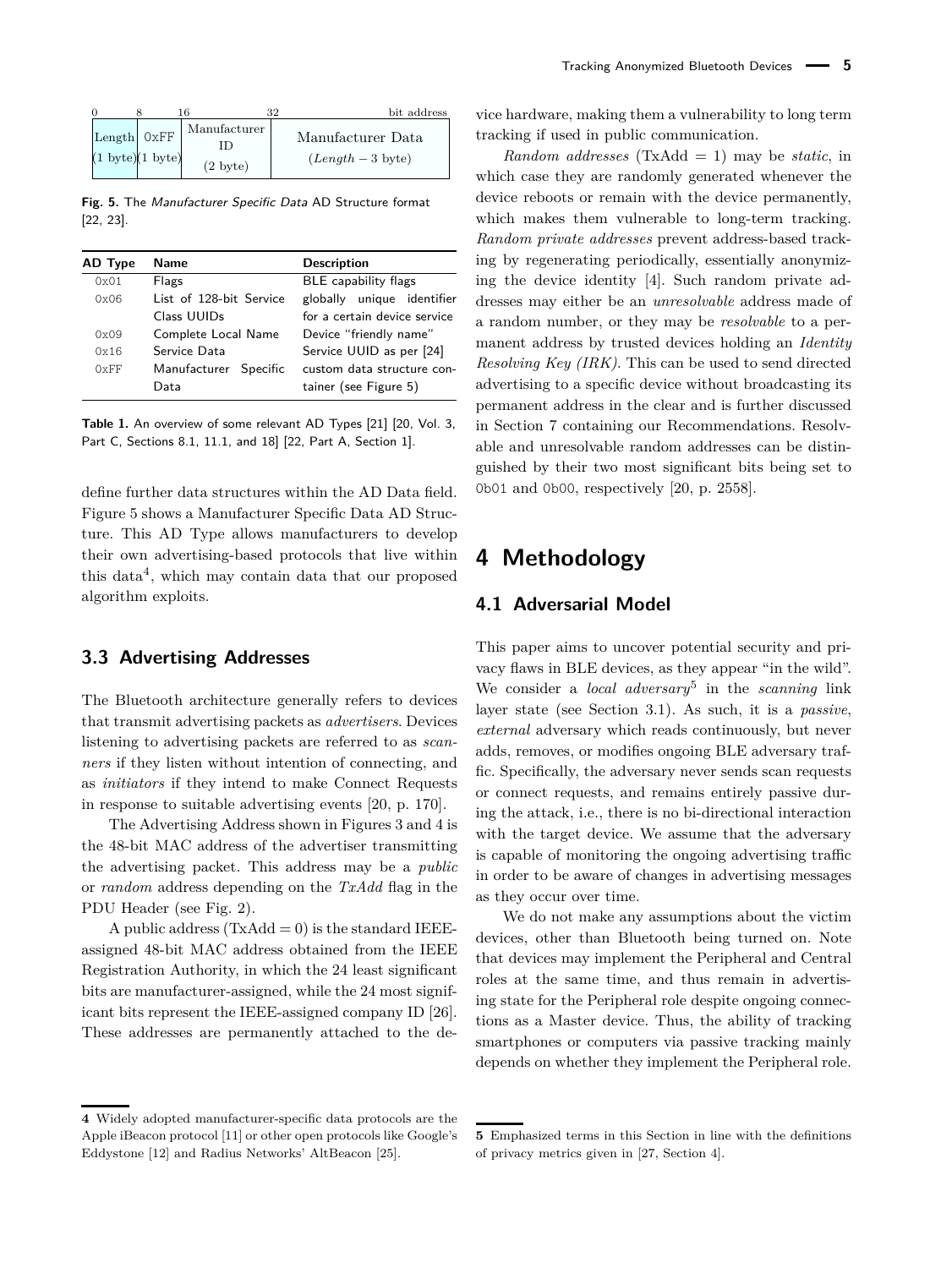The adversary only needs to observe Bluetooth advertising messages (which are sent in plain text), i.e., the adversary does not require the capability to read encrypted data transmissions or follow channel hopping. The adversary implements a sniffing device (in our case, a Software-Defined Radio (SDR)) which listens to one of the Bluetooth advertising channels (i.e., channels 37, 38, or 39[6](#page-0-0) ). The packets are then broken down into their elements as defined in the Bluetooth specification (see also Figure [2\)](#page-3-0) and further analyzed for any *observable data* which could be used to compromise user privacy.

As advertising messages are sent in the clear and are not authenticated, proving authenticity and integrity of an advertising message is not easy in most cases. As such, the methodology used in this paper considers benign communication by devices which are oblivious to potential privacy issues in their advertising patterns, i.e., they neither forge the contents of their messages nor change the traffic patterns for their messages in order to obfuscate their identity.

This work assumes that an adversary will at some point make a connection between an arbitrary identifier in an advertising event and its real-world associated device, and will then continuously observe ongoing BLE advertising traffic in order to track it without the user's consent for the longest time period possible. *Adversary success* is defined as the adversary being able to hold on to a device identity beyond its address randomization using local, passive, continuous observation.

In this paper, we use the terms *user* and *device* synonymously. We assume that devices are being tracked with the intent of tracking their users, and the ability to track a device implies the ability to track its user. We therefore do not consider devices that are shared between multiple users and would require such a logical distinction.

### **4.2 Privacy Metrics**

The applied metrics focus on the adversary's ability to track a device over time due to some observable signature. Specifically, let the *anonymity set size AS<sup>u</sup>* represent the set of users that an adversary cannot distinguish from a targeted user *u* [\[27,](#page-15-26) p. 57:9] [\[28,](#page-15-27) p. 5], i.e.:

$$
|AS_u| =
$$
 number of users indistinguishable  
from user u. (1)

The primary metric of interest in this paper is the Maximum Tracking Time (MTT), which is defined as the cumulative time that a user *u* can be uniquely identified [\[27,](#page-15-26) p. 57:30] [\[28,](#page-15-27) p. 5], that is:

$$
MTT_u = \text{time during which } |AS_u| = 1
$$
  
for a user u. (2)

We show that several types of devices have unbounded  $MTT$ .

#### **4.3 Device Tracking Algorithm**

We propose a two-phase algorithm which allows tracking of devices beyond their address randomization. The algorithm consists of an offline *pre-processing* phase and an online *tracking phase*.

#### <span id="page-5-0"></span>**4.3.1 Phase 1: Pre-Processing**

The pre-processing phase uses recorded log files containing decoded BLE advertising packets (see Figure [2\)](#page-3-0) and their PDU Payloads in raw format. All collected log files are processed offline in order to identify potential *identifying tokens* occurring in advertising messages. An identifying token can be any sequence of bits contained in an advertising message which allows distinguishing one device from another – be it by design (such as the advertising address) or by a side effect. As a general rule, an identifying token for a given device should remain fixed over a certain period of time, while being unique to one device (i.e., its values should not collide with values produced by other devices within range over time).

The set of useful identifying tokens for a class of devices depends on its operating system and other devicespecific hardware or software features, as all of these factors determine the structure and content of advertising messages.

In this sense, a universal MAC address [\[26,](#page-15-24) p. 22f.] is a perfect identifying token as it is guaranteed to be unique to a device, and is permanently linked to a device. In a local context, these requirements can be relaxed as long as the distinction between the devices in range is still possible with high confidence.

**<sup>6</sup>** It is assumed that any of the available advertising channels can be considered equivalent as advertising events are usually broadcast to all three channels in a round-robin fashion.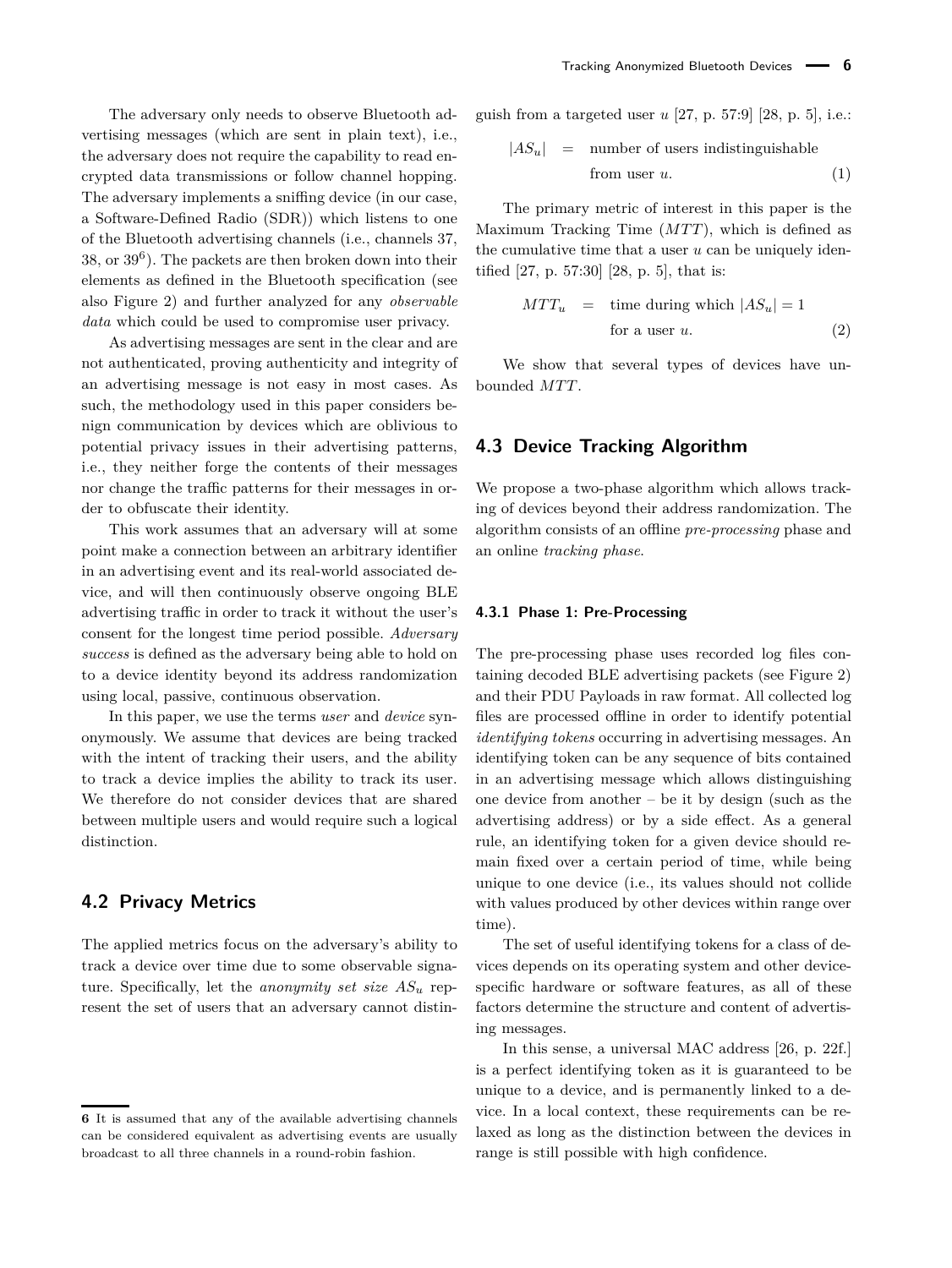Identifying tokens may be found either by looking at the raw PDU Payload and isolating a byte sequence which fulfills the requirements laid out above, or by breaking down the PDU Payload according to the Bluetooth protocol specification and identifying suitable metadata elements.

In order to avoid collisions between identifying tokens, it is important that the bit length *n* of the identifying token be large enough. Formally, suppose an adversary aims to track a Bluetooth device over a certain period, say a week, in an area containing at most *m* other Bluetooth devices with the same types of identifying tokens (devices with different identifying tokens are trivial to distinguish). Furthermore, suppose that each device changes its identifying token at a rate no faster than once every 15 minutes (based on our experimental data, 15 minutes appears to be an upper bound on the frequency of changes of identifying tokens). This means that the targeted device will generate at most  $k = 672$ tokens in a week.

Assume that each identifying token is generated uniformly at random (a reasonable assumption based on our experimental data). The probability that another Bluetooth device produces tokens that do not conflict with one of these *k* tokens is at least  $(1 - k/2^n)^k$ . Hence, the probability that all the other *m* devices produce different tokens than the targeted device is at least  $(1 - k/2^n)^{mk} \geq 1 - mk^2/2^n$ , where the latter inequality is obtained by applying Bernoulli's inequal-ity [\[29\]](#page-15-28). Therefore, by choosing  $1 - mk^2/2^n \geq 1 - p$  or  $n \geq \lceil \log_2(mk^2/p) \rceil$ , we can ensure a collision probability smaller than  $p$ . As an example, for  $m = 1000$  devices and  $p = 10^{-3}$ , we obtain  $n \geq 39$  bits. Consequently, identifying tokens that have a length of at least 40 bits (i.e., 5 bytes), satisfy this inequality.

Note that performing pre-processing is only required once per device class. Once a suitable set of identifying tokens has been found for a class of devices, it can be applied to track any individual device in this class.

#### **4.3.2 Phase 2: Tracking**

The **address-carryover algorithm** (Algorithm [1\)](#page-7-0) is an online algorithm that continuously observes changes in the address as well as any other relevant identifying tokens found in the pre-processing phase.

The algorithm listens to incoming advertising messages  $m_i$  as they are broadcast on one of the BLE advertising channels with the goal of tracking a target device *D* beyond the point where it randomizes its advertising address.

If the incoming message contains the right identifying tokens for the class of devices that *D* belongs to, the tokens are extracted (line [4\)](#page-7-1). Then, if the incoming advertising address is identical to the existing advertising address (*addr*), we still know the device identity and we update the stored values of the identifying tokens if any changes are detected (line [7\)](#page-7-2). Otherwise, if the advertising address has changed, a match is attempted using any of the available identifying tokens as a pseudoidentity – in case of a successful match, the address of device *D* can be updated with the incoming address and address-carryover was successful (line [11\)](#page-7-3). In either of these cases, the *timeout* counter is reset to indicate that the device *D* is being tracked successfully. If neither address nor identifying token matches succeed for a certain period of time *Tmax*, it is assumed that device tracking has failed and the algorithm terminates.

The algorithm requires an amount of memory and computation that are linear in the size of the set of identifying tokens. Since there is only a handful of identifying tokens, the algorithm can be run in real-time without limitation.

## <span id="page-6-0"></span>**5 Experimental Setup**

The experimental setup used in this work consists of monitoring one of the BLE advertising channels for a certain amount of time and analyzing the content of advertising events that are broadcast by devices within typical Bluetooth proximity.

We use a modified version of Xianjun Jiao's SDRbased BLE sniffer [\[30\]](#page-15-29) for all experiments. The collected log files contain advertising messages according to Figure [2,](#page-3-0) with all metadata decoded and the PDU payload in raw hexadecimal ASCII characters. In the pre-processing phase, we decode them according to the structure shown in Figures [2,](#page-3-0) [4,](#page-3-1) and [5,](#page-4-2) where applicable. The system used for all experiments is based on a Ubuntu Xenial-based PC and the HackRF One SDR.

We chose to use an SDR-based Bluetooth sniffer over a sniffer based on the regular Bluetooth stack to remain independent of variations in Bluetooth implementations on different hardware and OSes, to be able to observe raw data which is typically discarded by the low-level network stack, and in order to facilitate future consideration of physical layer metrics in our research.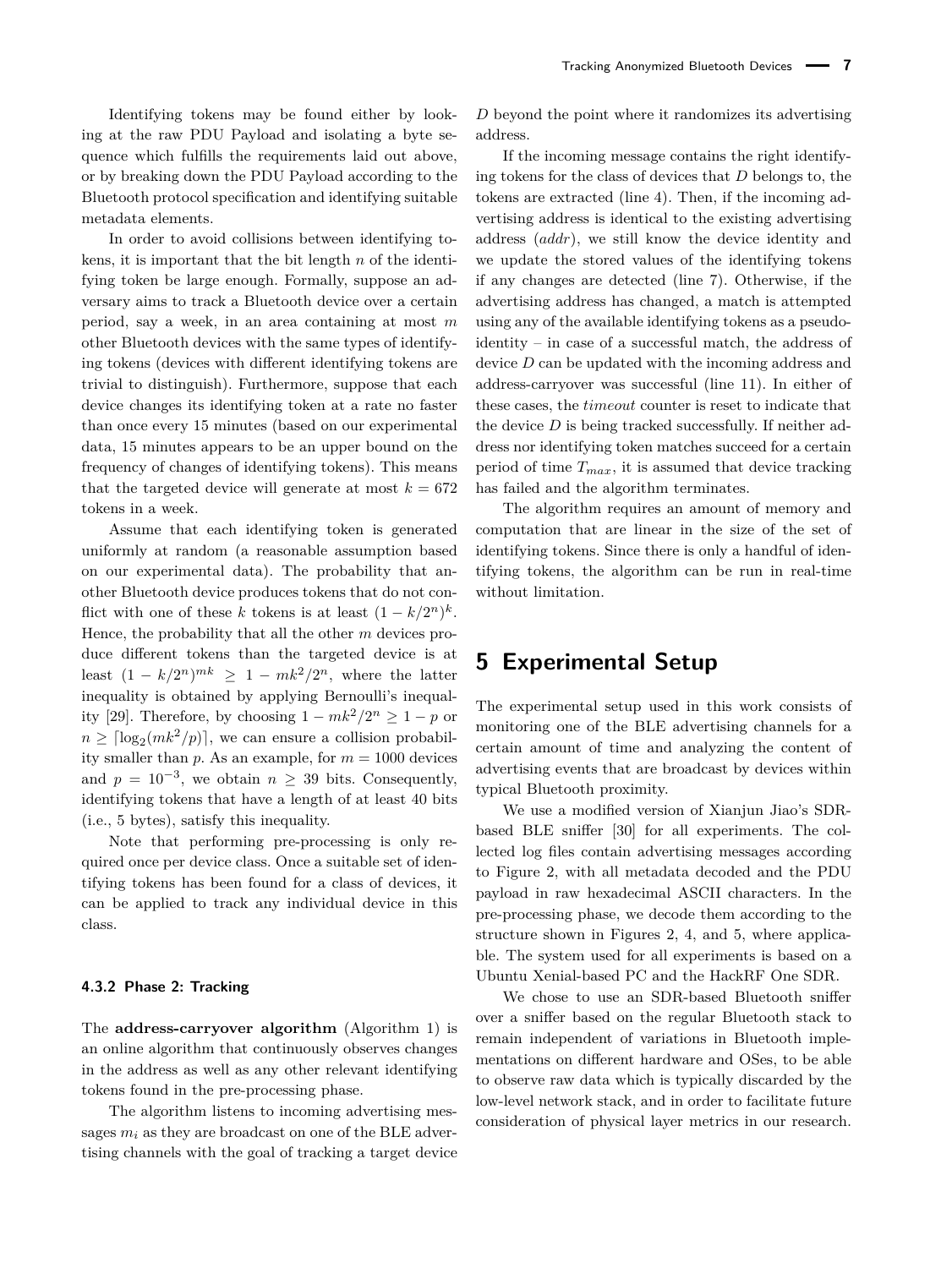<span id="page-7-1"></span>

|          | Algorithm 1: Address-carryover algorithm                                                                        |  |  |  |  |  |  |  |  |
|----------|-----------------------------------------------------------------------------------------------------------------|--|--|--|--|--|--|--|--|
|          | : stream of advertising messages $m_1, m_2, \ldots$<br>Input                                                    |  |  |  |  |  |  |  |  |
|          | <b>Variable:</b> $addr$ is an advertising address for device $D$                                                |  |  |  |  |  |  |  |  |
|          | <b>Variable :</b> A is a list of identifying tokens $[a_1, a_2, \ldots]$ for device D                           |  |  |  |  |  |  |  |  |
|          | Variable: $T_{max}$ is the maximum time tracking will be attempted                                              |  |  |  |  |  |  |  |  |
|          | <b>Variable</b> : <i>timeout</i> is a time counter                                                              |  |  |  |  |  |  |  |  |
|          | Initialize: addr to the current random address of the target device $D$ , $A$ to the currently broadcast values |  |  |  |  |  |  |  |  |
|          | of $A$ for device $D$ . Set <i>timeout</i> to zero and begin counting.                                          |  |  |  |  |  |  |  |  |
|          | 1 while <i>timeout</i> $ do$                                                                                    |  |  |  |  |  |  |  |  |
| $\bf{2}$ | receive message $m_i$ ;                                                                                         |  |  |  |  |  |  |  |  |
| 3        | if message $m_i$ contains at least one identifying token then                                                   |  |  |  |  |  |  |  |  |
| 4        | extract <i>incoming addr</i> all contained identifying tokens from message $m_i$ ;                              |  |  |  |  |  |  |  |  |
| 5        | if incoming $addr = existing \text{ }addr$ then                                                                 |  |  |  |  |  |  |  |  |
| 6        | if any incoming token values differ from existing token values in A then                                        |  |  |  |  |  |  |  |  |
| 7        | update $A$ to reflect new values of tokens;                                                                     |  |  |  |  |  |  |  |  |
| 8        | // D is known (address unchanged)<br>reset <i>timeout</i> ;                                                     |  |  |  |  |  |  |  |  |
| 9        | else unknown address:                                                                                           |  |  |  |  |  |  |  |  |
| 10       | <b>if</b> the value of any identifying token in $m_i$ matches the corresponding value in A then                 |  |  |  |  |  |  |  |  |
| 11       | $addr := incoming address;$                                                                                     |  |  |  |  |  |  |  |  |
| 12       | update $A$ to reflect new values of tokens;                                                                     |  |  |  |  |  |  |  |  |
| 13       | reset <i>timeout</i> ;<br>// D is known (address carried over)                                                  |  |  |  |  |  |  |  |  |
|          | <b>Result:</b> Successfully tracked device $D$ , new address is $\langle addr \rangle$ .                        |  |  |  |  |  |  |  |  |
| 14 end   |                                                                                                                 |  |  |  |  |  |  |  |  |
|          | /* timeout exceeds T_max: D is lost<br>$\ast/$                                                                  |  |  |  |  |  |  |  |  |

<span id="page-7-3"></span><span id="page-7-2"></span><span id="page-7-0"></span>However, advanced knowledge of SDR is not required for this paper.

Once we ensure that Bluetooth is enabled, the device is allowed to go to lock screen or be casually used, i.e., we do not require the Bluetooth settings to remain open during the attack. The sniffer passively listens to Bluetooth advertisements and does not actively engage in communication. We perform four weeks worth of 1- 2 hour long daily recordings and additional 15 longer recordings ranging from 5 hours to multiple days.

We consider two types of advertising messages:

- **OS Advertising,** i.e., regular BLE advertising activity for each considered OS (Section [5.1\)](#page-7-4).
- **Accessory Activation,** i.e., traffic originating from typical BLE-based accessories (Section [5.2\)](#page-8-1).

Note that the sniffer also records advertising messages of other (non-tracked) devices in proximity, which are ignored.

### <span id="page-7-4"></span>**5.1 OS Advertising**

This scenario describes BLE advertising events which are periodically transmitted by an operating system when a device is in a Bluetooth-enabled state, without being triggered by a particular user action. In this scenario, the observer passively listens to a Bluetoothenabled device while it is active for a certain amount of time. During our daily recordings over the period of four weeks, we identify whether advertising messages contain long-term static components.

We examine the following types of devices – all of which are owned and operated by the authors:

- **Windows 10 devices.** We passively record advertising events, while the Bluetooth in Windows 10 is enabled. We measure data generated by one Microsoft Surface Pro 5, two laptops and one desktop PC from other OEMs, all running an up-to-date Windows 10.
- **macOS and iOS devices.** We passively record advertising events, while Bluetooth in macOS / iOS is enabled. Additionally, the *Airdrop* sharing feature is launched on the respective devices, and the resulting advertising events are recorded. We measure data generated by various up-to-date iPhones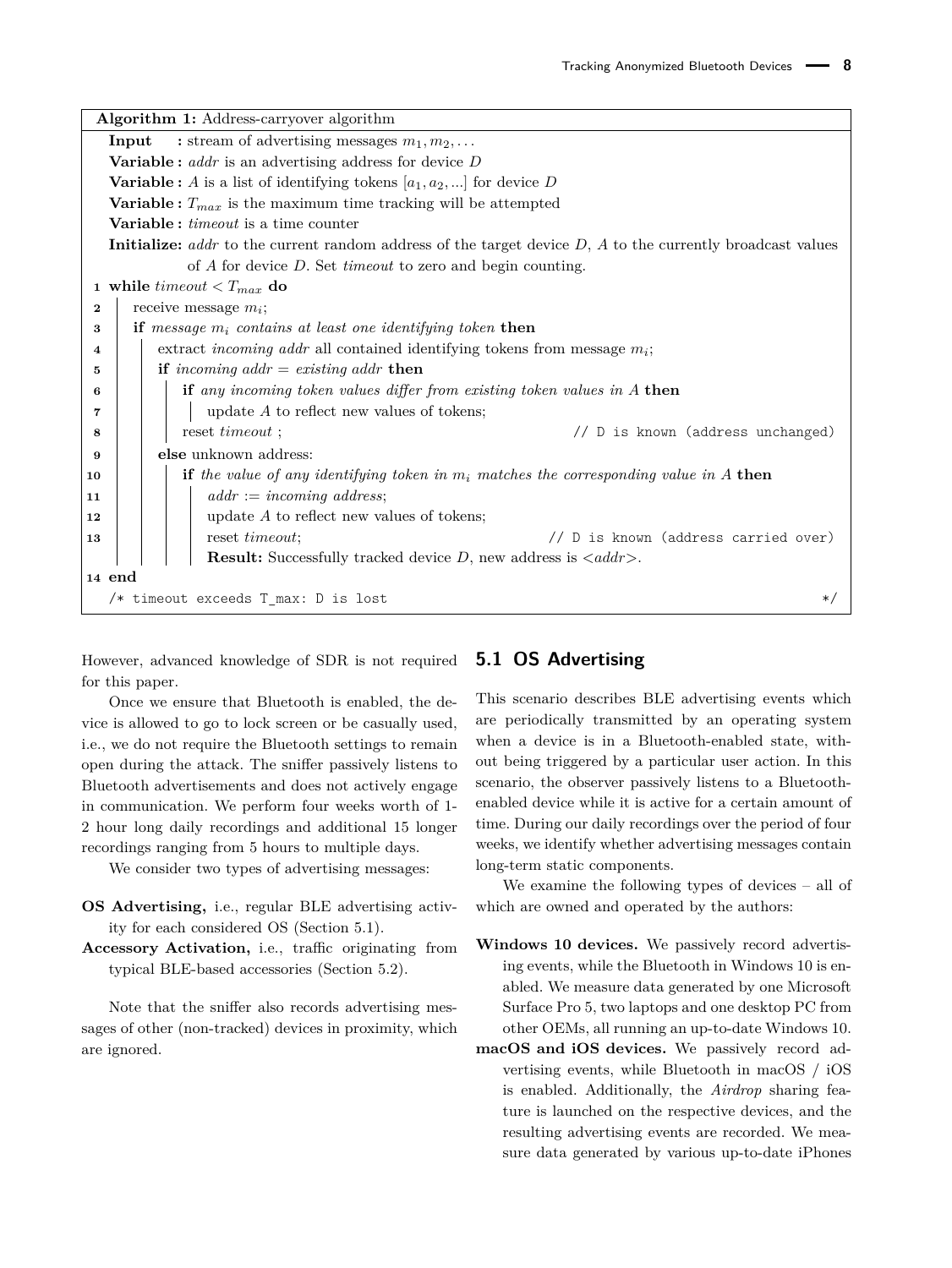(iPhone 5s, iPhone 8, iPhone X, running iOS 11), two iPads (iPad, iPad Pro running iOS 12), and two Macs (iMac A1419 and Macbook Pro A1502 running macOS 10.13).

- **Android devices.** We passively record advertising events, while Bluetooth in Android is enabled. We measure data generated by two different Android devices (Samsung Galaxy S5, Google Nexus 4).
- Smartwatches. We connect each smartwatch to its respective app on a smartphone and then deactivate Bluetooth on the smartphone. This triggers the smartwatch to advertise its presence. We sample data from two Fitbit Charge 2 smartwatches intermittently over the course of multiple months. Additionally, one of the smartwatches is subjected to both a restart and a factory reset to find out if these actions affect its behavior.

### <span id="page-8-1"></span>**5.2 Accessory Activation**

This scenario describes advertising events triggered by the use of BLE-based accessories. Our work considers two types of touch-sensitive BLE-enabled pencils.

- **Microsoft Surface Pen.** The Microsoft Surface Pro tablet can be used with a Microsoft Surface Pen. This digital pen is connected to the device via BLE in order to transmit pressure sensitivity data and furthermore transmit signals from its two buttons. Our experiment consists of disconnecting and reconnecting the pen in order to clarify whether the Surface Pro, or the pen use a static address or otherwise leaks privacy-relevant information. Furthermore, we examine the effect of button actuation for the same goal.
- **iPad Pro Pen.** The iPad Pro can be used with the Apple Pencil pen. This pen is connected to the iPad via BLE in order to transmit pressure sensitivity data. Our experiment consists of disconnecting and reconnecting the pen in order to find out whether the iPad Pro, or the pen leak any privacy-relevant information.

<span id="page-8-2"></span>

| OS          | Prevalent Type  | <b>Prevalent Content</b>  |  |  |
|-------------|-----------------|---------------------------|--|--|
| Windows 10  | ADV NONCONN IND | Company Identifier 0x0006 |  |  |
| macOS, iOS  | ADV IND         | Company Identifier 0x004c |  |  |
| Android     | <b>SCAN REQ</b> | <b>Target Address</b>     |  |  |
| Fitbit      | ADV IND         | Fitbit Service Class UUID |  |  |
| Surface Pen | ADV DIRECT IND  | <b>Target Address</b>     |  |  |

**Table 2.** Typical advertising features per operating system.

## <span id="page-8-0"></span>**6 Results**

### **6.1 Pre-Processing**

In the pre-processing phase, we seek to identify suitable identifying tokens which may be used to track devices beyond their address randomization.

Operating system vendors implement widely differing strategies when it comes to implementing Bluetooth advertisements, driven by overall system architecture and ecosystem considerations. Therefore, different operating systems behave in different ways in order to announce their presence to nearby devices, and the OS origin is typically easily distinguishable by some highlevel features in the broadcasted advertising messages.

Identifying the major OS vendors and device types is fairly straightforward, as Apple and Microsoft devices advertise using manufacturer-specific data, which is always prepended by an officially assigned Company ID [\[23\]](#page-15-22). In other cases where this approach is not used, the vendor can typically be found out by inspecting other specific characteristics like Service Class UUIDs [\[22,](#page-15-21) pp. 10, 12f., 18] or Service UUIDs [\[24\]](#page-15-23).

The advertising message features shown in Table [2](#page-8-2) allow for such a high-level classification of messages based on the considered devices.

#### **6.1.1 Windows 10 devices**

Windows 10 devices typically advertise a PDU Payload with only a single AD Structure of type *Manufacturer Specific Data*, as shown in Figure [6.](#page-9-0)

After recording for an extended period of time, we find the advertising address to regenerate approximately every 960 seconds, i.e., giving an adversary an average tracking time of approximately 16 minutes based on the address until the device is lost. This shows that Windows 10 implements *random private addresses* (see Section [3.3\)](#page-4-3).

The Manufacturer Specific Data contained in the payload starts with the Company Identifier for Mi-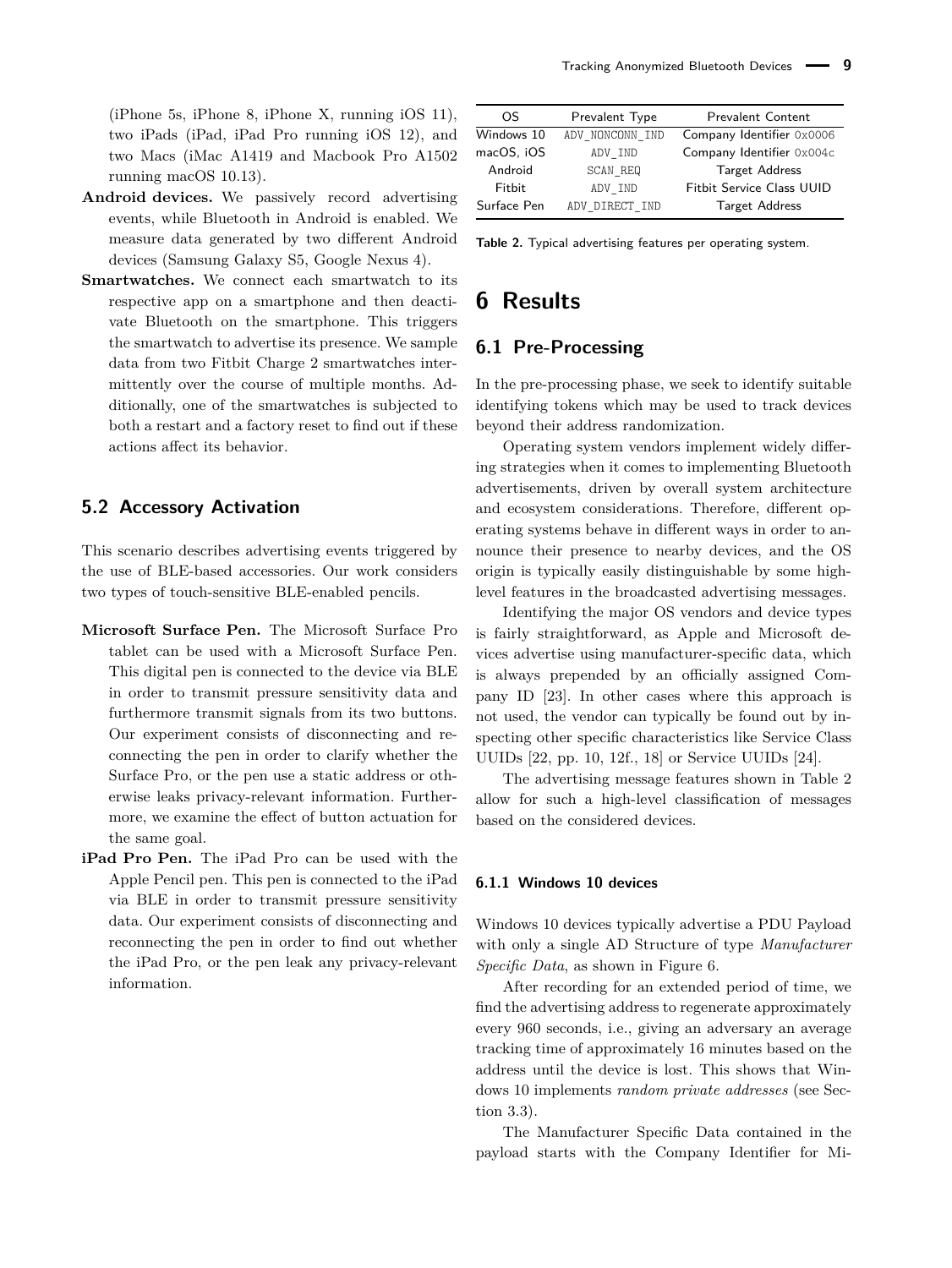#### <span id="page-9-0"></span>**AdvA:** <48bit random address> **AdvData:** 1 AD Structure: **0xFF** → **Manufacturer Specific Data: Company Identifier:** 0x0006 → "Microsoft" **Data:** <27 bytes of data>

**Fig. 6.** A a typical Windows 10 advertisement PDU Payload, containing a single "Manufacturer Specific Data" AD Structure (see Figure [5\)](#page-4-2).

crosoft [\[23\]](#page-15-22) 0x0006 and 27 bytes of proprietary data (see Figure [6\)](#page-9-0), comprised of four fixed bytes followed by 23 variable bytes<sup>[7](#page-0-0)</sup>. The first fixed bytes do not differ between computers, i.e., they are not suitable to be used as identifying tokens. The 23 variable bytes, however, appear uniformly random and, in fact, seem to be unique per device.

Furthermore, the payload is observed to remain static for approximately one hour. We observed no differences in advertising behavior between the observed devices that would indicate manufacturerspecific, rather than OS-specific behavior. We therefore retain the following identifying token for Windows 10 devices:

```
A_{Win10} = [Manufacturer Specific Data<sup>[-23:]</sup>]. (3)
```
### **6.1.2 Apple (macOS and iOS) Computers and Smartphones**

MacOS and iOS devices regularly advertise their presence as well. The advertising rates in macOS and iOS are much higher than in Windows 10, at up to two advertising events per second. Address lifetimes are highly variable, ranging from seconds up to around two hours in rare edge cases, with an average of around 20 minutes.

The typical message format contains, similar to the Windows 10 payload, a manufacturer-specific data field. However, Apple devices can be further distinguished by advertising an additional *flags* data structure which Windows 10 does not use (see Figure [7\)](#page-9-1). The manufacturer-specific data may contain one or more of Apple-specific data types, which are used for specific functionality in iOS and macOS which is facilitated by BLE. Table [3](#page-9-2) shows an overview of the encountered data

01092002 d70d650aac181b8397b8588f3a62de55810d23db56f176 . fixed bytes variable bytes

```
AdvA: <48bit random address>
AdvData: 2 AD Structures:
   0x01 → Flags: 0x1a
   0xFF → Manufacturer Specific Data:
       Company Identifier: 0x004c → "Apple"
       Data: (nearby or handoff or both)
           nearby (0x10) <5 bytes of data>
           handoff (0x0c) <14 bytes of data>
```
**Fig. 7.** A a typical Apple device advertisement PDU Payload, containing a single "Manufacturer Specific Data" AD Structure (see Figure [5\)](#page-4-2).

<span id="page-9-2"></span>

| <b>Description</b> iBeacon AirDrop Airpods Airplay Handoff Nearby |             |              |             |               |                                  |             |
|-------------------------------------------------------------------|-------------|--------------|-------------|---------------|----------------------------------|-------------|
|                                                                   |             |              |             | Source        |                                  |             |
| Tvpe                                                              | $0\times02$ | $0\times 05$ | $0\times07$ | $0 \times 0a$ | $0 \times 0c$                    | $0\times10$ |
| Occurrence 4.762                                                  |             |              |             |               | 4,649 2,151 13,846 79,001 87,598 |             |

**Table 3.** Occurrences of the most common data types observed in iOS/macOS advertising messages.

types. Of the data types observed, the *nearby* and *handoff* types are by far the most frequent.

The *handoff* data structure consists of 14 bytes of data, in which the first bytes seems to be always zero and the remaining bytes may take arbitrary values. This data structure changes its value based on multiple factors, some of which we identify in Section [6.3.2.](#page-12-1) None of the observed values showed collisions between devices and the data has a sufficient length, making this a good candidate for an identifying token.

The *nearby* data structure consists of 5 bytes of data. Within these 5 bytes, the first two bytes do not seem to be fully random, reducing our useful length below the threshold set in Section [4.3.1,](#page-5-0) i.e., the number of bits is smaller than what we would want to avoid identity collisions. In practice, we have not observed values colliding, and have successfully been using *nearby* data in our experiments *as a second token* to the handoff data. We conclude that while it is of practical usefulness to our algorithm, it should not be relied on as a single identifying token.

Clearly, types of data which rarely appear in advertising messages are not suitable identifying tokens. We therefore consider the *nearby* and *handoff* data structures as the best candidates, since they appear an order of magnitude more often than any other data type (see Table [3\)](#page-9-2).

An additional data type worth mentioning is the *Airdrop* data type. Airdrop allows users to share files with a nearby friend using an Apple-specific combina-

**<sup>7</sup>** Example payload: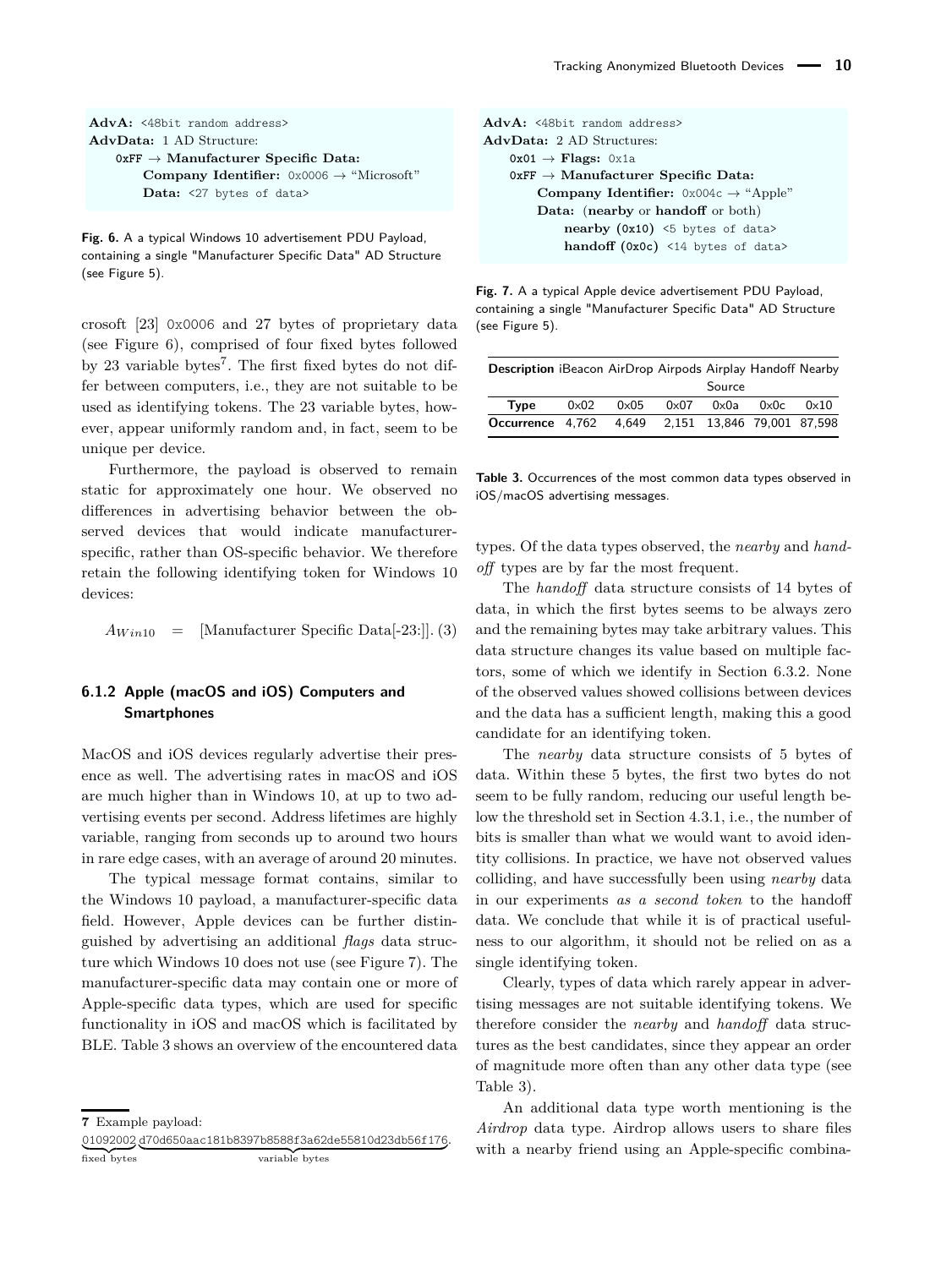#### <span id="page-10-0"></span>AdvA: <48bit random address> **AdvData:** 3 AD Structures: **0x01** → **Flags:** 0x06 **0x06** → **Incompl.List of 128-bit Service Class UUIDs:** adabfb006e7d4601bda2bffaa68956ba **0x16** → **Service Data: uuid:** 0x180a → "Device Information" **data:** <5 bytes of data>

**Fig. 8.** A typical Fitbit PDU Payload (relevant AD Types are defined in [\[22,](#page-15-21) p. 10,p. 12f.,p. 18]).

tion of Wi-Fi and Bluetooth for peer-to-peer file transfer. Airdrop produces a significant amount of advertising events, which are triggered whenever a user taps or clicks a native share button in the respective OS. Interestingly, Airdrop uses a separate randomized advertising address for this purpose, which cannot be associated with the regular address used for other advertising – making it unsuitable as an identifying token.

Overall, we observed no differences in advertising behavior between the observed iOS or macOS devices that would indicate noteworthy behavioral differences between iOS 11, 12, or macOS 10.13. We therefore retain the identifying tokens

$$
A_{Apple} = A_{iOS} = A_{macOS} = [\text{nearby}, \text{handoff}].(4)
$$

#### **6.1.3 Android smartphones**

We observed Android advertising addresses to change in intervals of about 15-45 minutes. However, the observed Android smartphones use a completely different advertising approach than Windows or iOS/macOS, making them immune to the address-carryover algorithm. The tested Android phones never send out manufacturerspecific data or other potentially device-identifying data in regular intervals. Instead the OS scans for advertisements of other devices when the Bluetooth settings are opened by the user. Due to the lack of active, continuous advertising, identifying tokens cannot be assembled, making the observed Android devices immune to the carry-over algorithm.

#### **6.1.4 Smartwatches**

We analyze Fitbit smartwatches which use random addresses (according to their TxAdd flag) for advertising and provide a constant *128-bit Service Class UUID* as well as some *Device Information* data (see Figure [8\)](#page-10-0). The smartwatch advertises approximately once every 7 seconds using this format.

While the TxAdd flag indicates that the devices use random addresses, the addresses actually never change (which has previously been analyzed in depth by Cyr et al. [\[31\]](#page-15-30) and Das et al. [\[32\]](#page-15-31)). In the tracking section, we provide some additional insights on this behavior, since such permanent trackability raises considerable privacy concerns.

The advertised 128-bit Service Class UUID adabfb006e7d4601bda2bffaa68956ba is specific to the watch model [\[14,](#page-15-13) [33\]](#page-16-1), and is identical for the two recorded watches. Service Class UUIDs are therefore not suitable identifying tokens, as their value does not identify individual devices.

The Device Information data seems to be differ-ent for different smartwatches<sup>[8](#page-0-0)</sup>, and changes over time in the scale of weeks or months. We observed changes within one device which only concerned a single bit in the Device Information data, whereas differences between the observed devices differed in 7 different bits. More measurements on different devices would have to be conducted to conclude its fitness as an identifying token – given the above-mentioned trivial case of a neverchanging address, we did not explore this further.

### **6.2 Device Tracking**

Applying phase 2 of the algorithm reveal that multiple classes of devices are vulnerable to tracking beyond address randomization.

**Windows 10 devices** are vulnerable to the address-carryover algorithm because the advertising address and the identifying token  $A_{Win10}$ 's value changes occur at different intervals and out of sync. This allows the algorithm to either update the payload while the address is known, or vice versa. Figure [9](#page-11-0) shows how we are able to track the device with the initial advertising address 1da6aa6d7b4e and associate it with the device 2662e1021647 almost four hours later, and after 12 address randomizations. The longest observed *MT TW in*<sup>10</sup> is 11.2 hours of continous tracking. However, assuming an always-on target device there is no clear upper bound, i.e.,  $MTT_{Win10} \in [11.2 \text{ hours}, \infty)$ .

**<sup>8</sup>** We did not have access to a sufficient amount of watches of this type to make a strong claim about its uniqueness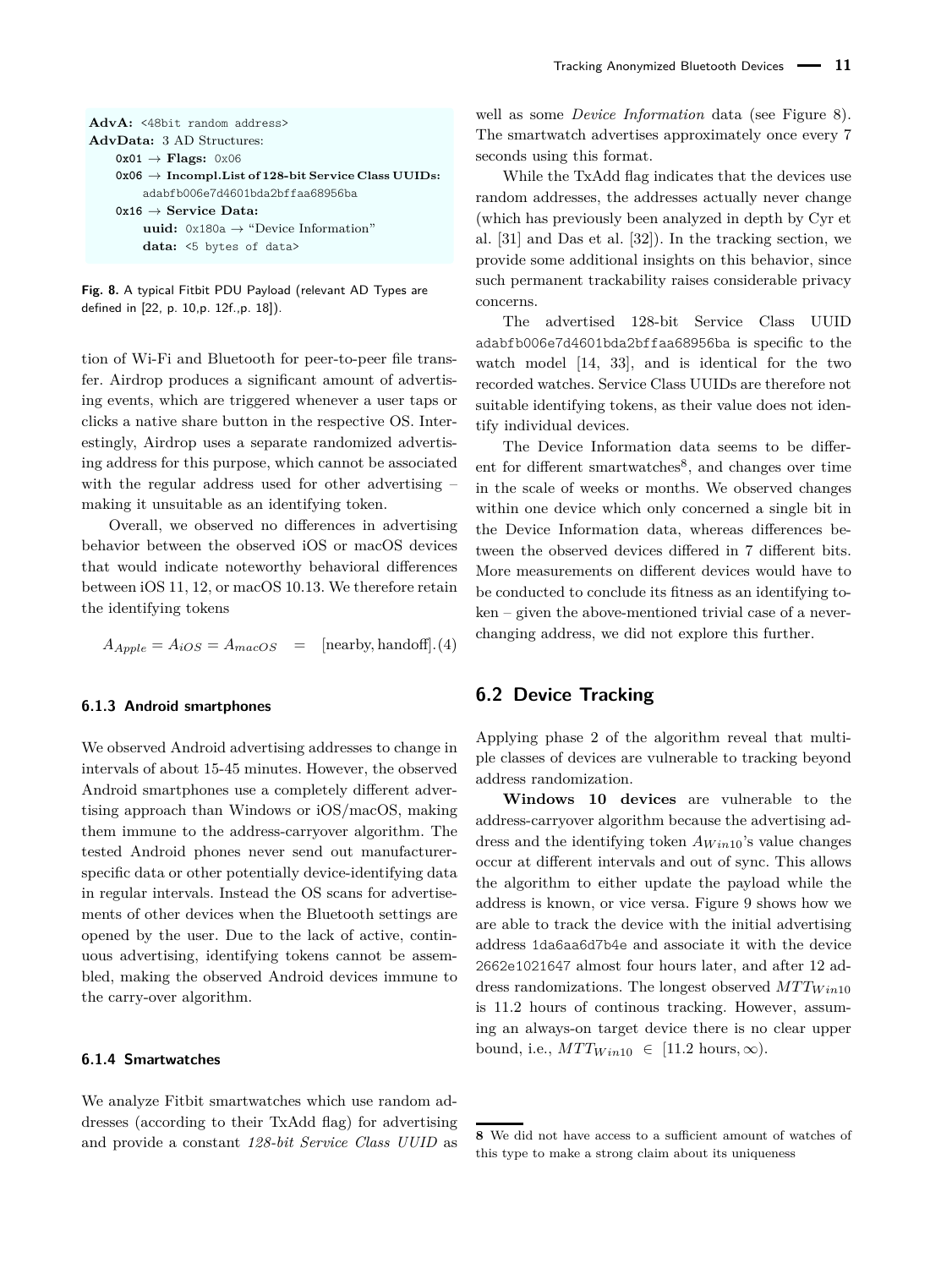<span id="page-11-0"></span>

| payload: |  | d2f263ca4b9cdc9a         |                       |                                                                                                                                                              | bd0810cef54dedfc |                          |                                                                     | dfdceea9514feee1         |                                                                      |                                     | 4883de9dcdc5fce7                                |   |                       | $3acb2$ feffa $92a$ |                  |
|----------|--|--------------------------|-----------------------|--------------------------------------------------------------------------------------------------------------------------------------------------------------|------------------|--------------------------|---------------------------------------------------------------------|--------------------------|----------------------------------------------------------------------|-------------------------------------|-------------------------------------------------|---|-----------------------|---------------------|------------------|
| address: |  |                          |                       | 1da60265aa31d909940c1c003980a7d67414ad7b12710029374df4hac7364f462f507edc63049728a90d0b43fca53589e221885820891f7e968b567a4cad3e027579120dfc4c7aab2662e1021647 |                  |                          |                                                                     |                          |                                                                      |                                     |                                                 |   |                       |                     |                  |
|          |  | $\overline{\phantom{a}}$ | 품<br>ಌ<br>$\sim$<br>÷ |                                                                                                                                                              |                  | $\overline{\phantom{0}}$ | $^{78}_{88}$<br>∺∺<br>. ಜ<br>$\overline{ }$ $\overline{ }$<br>$- -$ | $\overline{\phantom{0}}$ | $\overline{3}$<br>$\mathbf{\Omega}$<br>$\overline{\phantom{a}}$<br>- | H<br>óï<br>$\overline{\phantom{0}}$ | ∞<br>ió<br>۱ņ<br>ói<br>$\overline{\phantom{a}}$ | - | ສ<br>Ń<br>ö<br>⊣<br>- | m<br>-              | $_{\text{time}}$ |

**Fig. 9.** An experiment illustrating the carry-over effect on Windows 10 devices. Asynchronous value changes allow updating the device identity whenever it changes.

<span id="page-11-1"></span>

**Fig. 10.** This timeline shows address-carryover across 5 random addresses on iOS. The first three hops occur via the handoff identifying token, the last one occurs via the nearby token. Different colors denote different values.

**iOS or macOS** devices have two identifying tokens (nearby, handoff) which change in different intervals. In many cases, the values of the identifying tokens change in sync with the address. However, in some cases the token change does not happen in the same moment, which allows the carry-over algorithm to identify the next random address. Figure [10](#page-11-1) shows such a carry-over chain, in which a device is trackable across five address randomizations. In contrast to the Windows 10 implementation, synchronized value changes appear to be more prevalent than asynchronous changes, the latter representing carry-over opportunities.  $MTT_{Apple} = 53$  minutes is the longest time we were able to track during our experiments; additional tests may yield a longer time.

Prior findings by other groups [\[31,](#page-15-30) [32\]](#page-15-31) indicate that **Fitbit** smartwatches advertising addresses do not periodically randomize. However, since the address carries the flag indicating a random address, we seek to further investigate its nature by subjecting the smartwatch to different conditions which may trigger a new random address. Our tests include:

- Draining the battery;
- Performing a hard reset;
- Performing a factory reset.

None of these measures resulted in a change of the observed advertising address, leading to permanent noncontinuous trackability despite active attempts to regenerate the address. Hence, by confirming that there is no user-accessible way to anonymize the device identity periodicity, we conclude that there is no upper limit for the trackability of a Fitbit smartwatch of the type discussed, i.e.,  $MTT_{Fithit} = \infty$ .

**Android** devices do not appear to be vulnerable to our passive sniffing algorithm, as they typically do not send advertising messages containing suitable identifying tokens.

### **6.3 Other Vulnerabilities**

This Section summarizes additional findings which do not directly result from the application of our algorithm, but were discovered in the process.

#### **6.3.1 Accessory Activation**

We look into the effect of BLE-connected accessories, specifically pencils of touch-enabled laptops and tablets.

The **Microsoft Surface Pen** has a button which can be configured to launch the note-taking (or any other) application to facilitate activities which make use of handwritten input. Whenever that button is pressed, the pen sends an ADV\_DIRECT\_IND request to its connected Surface device. These types of messages contain the device's own advertising address as well as the target address. In the case of the Surface Pen, this target address uses the *public static address* of the device it is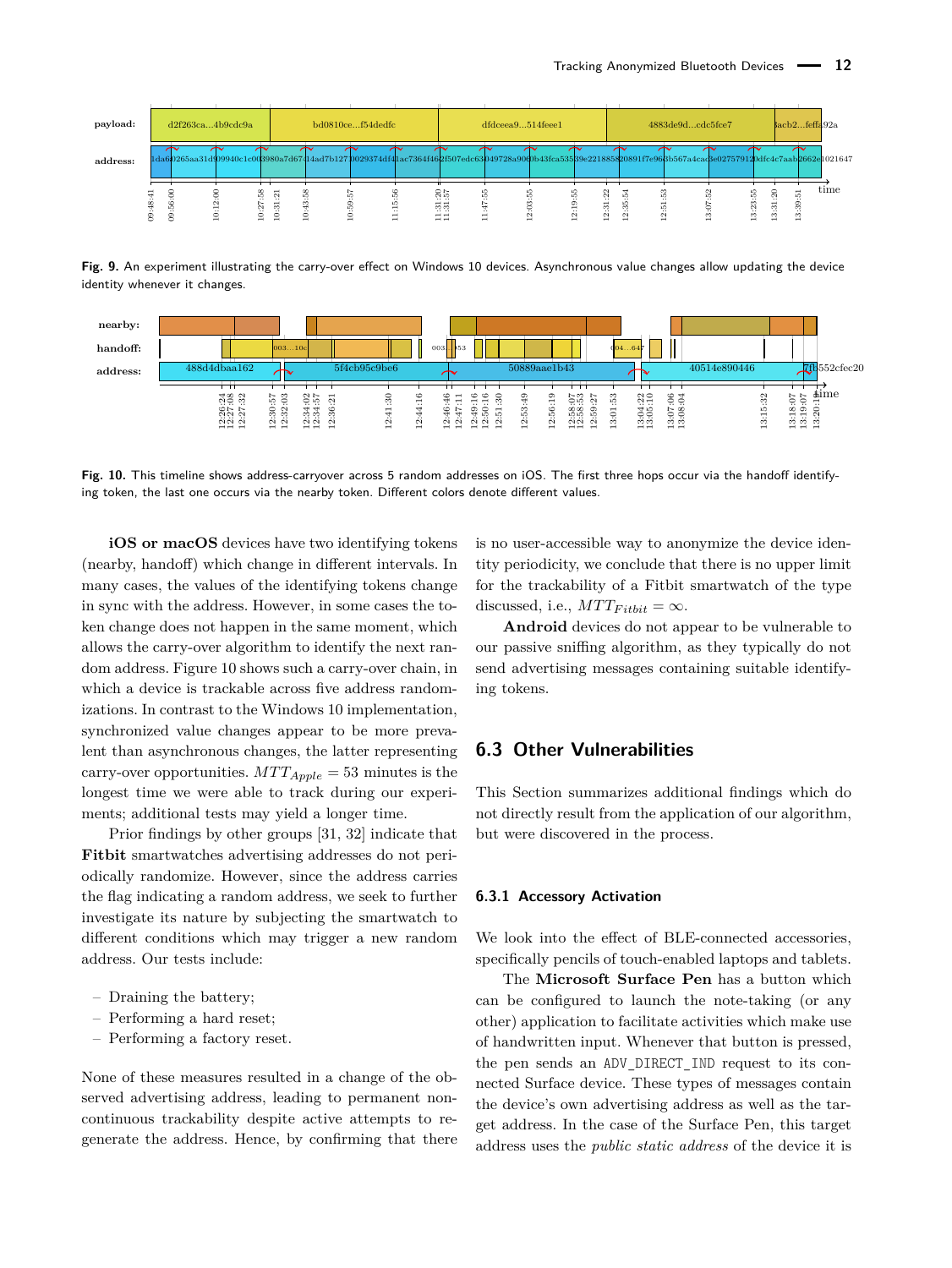<span id="page-12-2"></span>

**Fig. 11.** Apple Pencil advertising during connection procedure..

associated to. The Surface Pen also features a magnetic connector which allows it to be attached to the Surface. When the Surface Pen is detached from the Surface, it sends the same kind of address-leaking directed advertising as well.

This means that even if the Surface computer itself never discloses its public static address, the pen will expose it. The fact that it is a permanent identifier leads to the Surface computer being trackable permanently via active probing. Once the public address becomes known, an adversary could periodically probe the Surface device directly using its permanent address. The response to such a directed advertising message (or absence thereof) results in indefinite presence tracking of the Surface device, i.e.,  $MTT_{Surface, leadsed} = \infty$ .

We tested whether the **Apple Pencil** has similar issues, but it uses an entirely different approach. When it first connects to an iOS device, it emits a short burst of ADV\_IND messages containing a random address, capability flags and a *Complete Local Name* field of value *Apple Pencil* (see Figure [11\)](#page-12-2). After this initial advertising, the pen does not emit any advertising messages as long as it is paired with the iOS device. Every time the pen is set up again, the random address changes.

#### <span id="page-12-1"></span>**6.3.2 Activity Side-Channel on iOS**

The handoff data structure only appears in certain patterns. Closer inspection reveals the following two characteristics:

- The handoff payload is triggered when a device gets activated;
- The handoff payload changes depending on context or content of the active application.

Both of these characteristics present a side channel which allows a passive observer to deduct activity patterns of the user using the target device. Figure [12](#page-12-3) illustrates the presence of a burst of advertising mes-

<span id="page-12-3"></span>

**Fig. 12.** The handoff data structure appears whenever an iOS device is unlocked.

<span id="page-12-4"></span>

**Fig. 13.** The handoff payload changes correlate closely with certain user activity on iOS.

sages containing the handoff data structure every time an iPhone is unlocked.

The handoff feature on macOS and iOS devices allows a user to continue one activity on another device. For example, it allows browsing a website on an iPhone and then continuing to browse it on a computer running macOS, when the two devices are in proximity. As such, this feature is inherently dependent on content and context of the user activity. It can be shown that handoff data changes highly correlate with user navigation using the Safari browser in iOS (see Figure [13\)](#page-12-4).

## <span id="page-12-0"></span>**7 Recommendations**

Device implementations should follow a few simple rules in order to protect themselves against address-carryover tracking.

- **Synchronize payload changes with address randomizations.** If the advertising message payload contains any type of data that could be used as an identifying token (see Section [4.3.1\)](#page-5-0), the payload should change in sync with the address to prevent extended tracking. While there may be technical reasons for keeping certain payloads around longer than the default address randomization frequency of a given operating system, it should be ensured programmatically that there is no continuous carryover, as shown to be the case in Windows 10 and to a certain degree in iOS and macOS.
- **Implement address randomization for lowpowered devices.** For some devices, especially wearables and other battery-powered sensor devices, frequently randomizing the address may be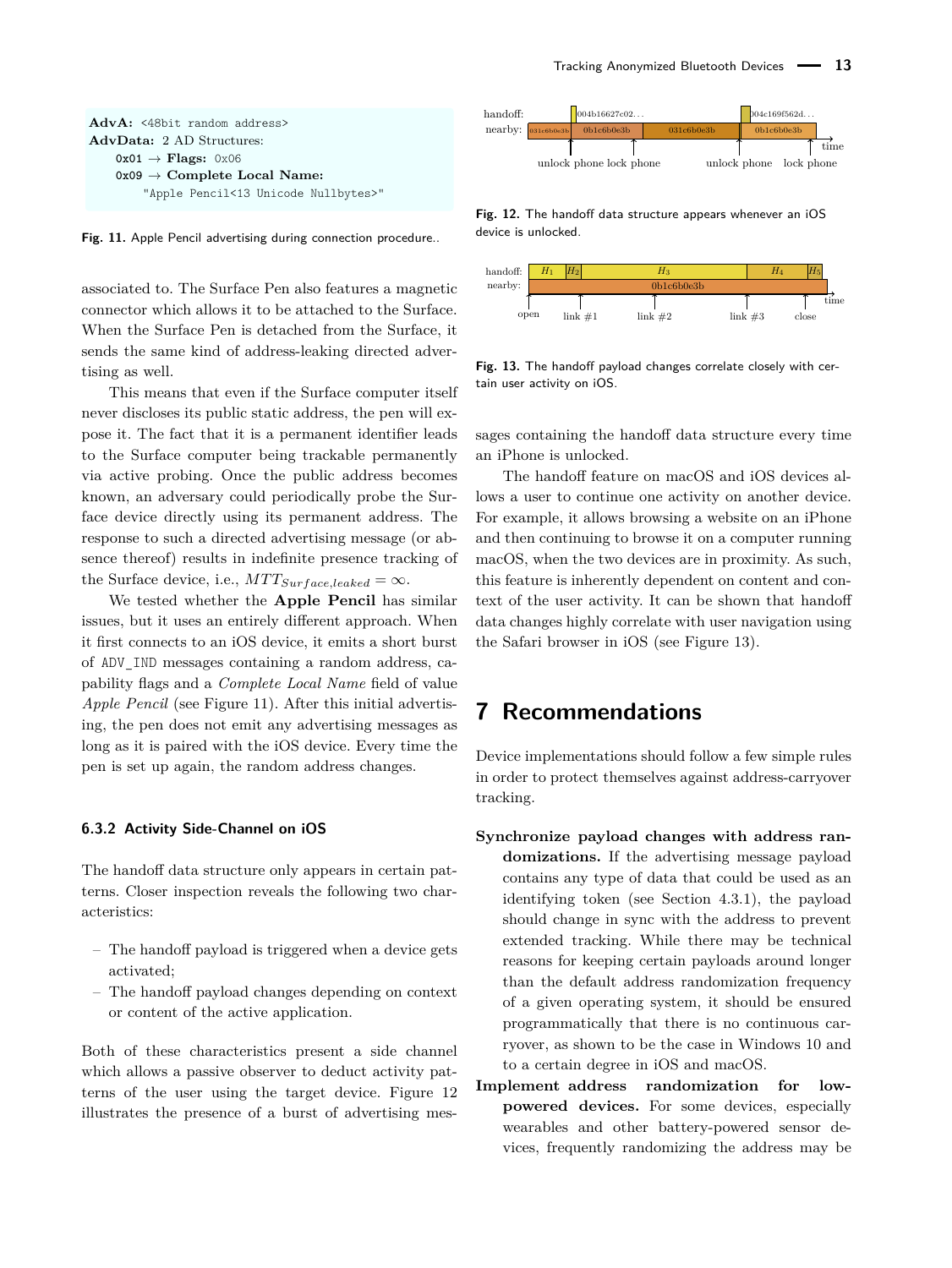at conflict with energy constraints. In these situations, device states which are not concerned by these constraints should be leveraged to change the address, e.g., when charging the battery or when a power cycle or other maintenance activity is performed. For example, wearables typically have to be recharged weekly or even every few days, which – even though far from perfect – will at least prevent trivial address-based tracking for the lifetime of the device.

**Implement reconnection addresses.** BLE allows devices to exchange Identity Resolving Keys (IRK) which enable them to use resolvable random private addresses of each other (see Section [3.3\)](#page-4-3). This allows for secure directed advertisement and connection initiation that does not leak permanent identifiers to the public [\[20,](#page-15-19) pp. 1251f., 2738]. Devices which currently use an advertising approach involving static addresses (such as the Microsoft Surface Pen) should consider integrating this protocol feature into their software architecture.

#### **7.1 Workaround for Windows 10 devices**

Our investigation showed that simply turning the Bluetooth setting in the *Windows 10 Settings Panel* off and on did not regenerate the payload and address used for Bluetooth advertising, instead merely paused advertising activity.

As Windows 10 is closed-source, a real fix has to be implemented by the manufacturer. However, it is still possible to break address-carryover tracking on the user side by completely disabling the Bluetooth device through the *Windows Device Manager* and re-enabling it again. Contrary to the Windows 10 Settings page, disabling the Bluetooth device in this manner *will* reset both the advertising address and the payload, thereby breaking the chain. Figure [14](#page-13-1) shows an approach which practically achieves protection from our algorithm by cyclically performing this reset every *x* seconds whenever the device is not in the Connection state (in order to not break ongoing communication).

### **7.2 Workaround for iOS / macOS**

For iOS and macOS, the same approach shown in Figure [14](#page-13-1) applies. Switching Bluetooth off and on in the System Settings (or in the Menu Bar on macOS) will randomize the address and change the payload.

<span id="page-13-1"></span>

**Fig. 14.** A proposed workaround which breaks tracking via the address-carryover algorithm on Windows 10 and iOS/macOS devices.

## <span id="page-13-0"></span>**8 Conclusion**

Device manufacturers have flexibility in how to implement address randomization supported by BLE, and may be compelled to take shortcuts for various reasons – be it energy or memory constraints on the device level, software complexity or just for the sake of cutting development cost.

We showed that most computer and smartphone operating systems do implement address randomizations by default as a means to prevent long-term passive tracking, as permanent identifiers are not broadcasted.

However, we identified that devices running Windows 10, iOS or macOS regularly transmit advertising events containing custom data structures which are used to enable certain platform-specific interaction with other devices within BLE range. By observing typical advertising behaviors of these operating systems, we identified that parts of these data structures allow an adversary to abuse them as a temporary, secondary pseudo-identity. These *identifying tokens* can be integrated into an algorithm which allows device tracking beyond address randomization.

The **address-carryover algorithm** exploits the asynchronous nature of address and payload change, and uses unchanged identifying tokens in the payload to trace a new incoming random address back to a known device. In doing so, the address-carryover algorithm neutralizes the goal of anonymity in broadcasting channels intended by frequent address randomization.

The main findings of this work are summarized in Table [4.](#page-14-0) The algorithm succeeds consistently on Windows 10 and sometimes on Apple operating systems. In both cases, the respective identifying tokens change out of sync with the advertising address. In the Windows 10 case, there is no evidence of any synchronization by design. In the Apple case, it seems that there exist mecha-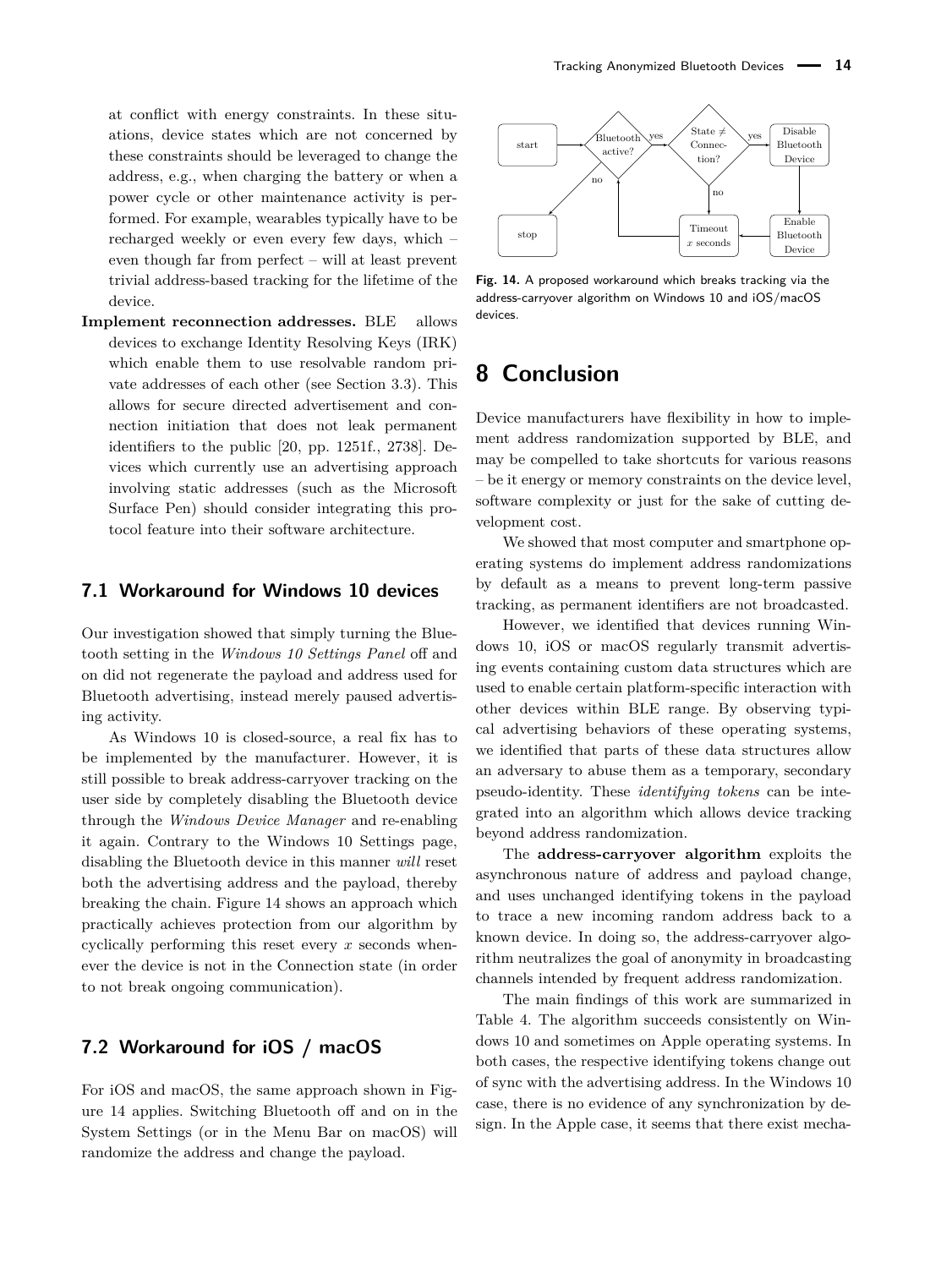<span id="page-14-0"></span>

| Type                 | $\varnothing$ Address life | $MTT_{*}$           | Adversary      | Mechanism               |
|----------------------|----------------------------|---------------------|----------------|-------------------------|
| Windows 10           | $16$ min                   | unbounded           | continuous     | carry-over algorithm    |
| macOS, iOS           | $20$ min                   | 53 min $9$          | continuous     | carry-over algorithm    |
| Android              | 15-45 min                  | no vuln. identified | continuous     | carry-over algorithm    |
| <b>Fitbit Charge</b> | static                     | unbounded           | non-continuous | vendor implementation   |
| Microsoft Surface    | $16$ min                   | unbounded           | non-continuous | identifier leak via Pen |

**Table 4.** Trackability summary of the observed devices.

nisms to synchronize updates of identifying tokens with address randomization, but they occasionally fail.

The Android devices that we tested are not affected by the address-carryover algorithm, as they do not continuously send advertising messages. This is consistent with the BLE Central role (see Section [3.1\)](#page-2-2), which scans for advertising from nearby Peripheral devices instead of advertising itself. Note that the Android SDK contains functionality for implementing BLE advertising [\[34\]](#page-16-2), but it does not seem to be used by the OS by default in the devices we tested.

Fitbit has not fixed the trackability issue, despite it being known for years [\[31,](#page-15-30) [32\]](#page-15-31). This is concerning since such activity trackers are by design worn and carried around in daily life, and there is no way to prevent sniffing their permanent addresses.

Any device which regularly advertises data containing suitable advertising tokens will be vulnerable to the carry-over algorithm if it does not change all of its identifying tokens in sync with the advertising address. As Bluetooth adoption is projected to grow from 4.2 to 5.2 billion devices between 2019 and 2022 [\[5,](#page-15-4) p. 11], with over half a billion amongst them wearables and other data-focused connected devices [\[5,](#page-15-4) p. 15], establishing tracking-resistant methods, especially on unencrypted communication channels, is of paramount importance. This privacy concern is compounded by the realistic feasibility of BLE-based botnets [\[7\]](#page-15-6) and complementary threats such as large-scale tracking of users via compromised Wi-Fi routers [\[35\]](#page-16-3), which amplify trackability to a global scale. It can further be imagined that additional metadata such as electronic purchase transactions, facial recognition and other digital traces could be combined with Bluetooth tracking to generate a finegrained location profile of a victim.

#### **9** Longer tracking may be possible, but did not occur in our experiments.

### **8.1 Further Research**

In this work, we entirely focused on the existence of data fields which could be re-purposed as pseudo-identifiers. The discoveries presented in this work do not require an SDR-based setup and should be reproducible using common Bluetooth communication hardware.

Future work may focus on additional factors such as the consideration of advertising message timing, which may make the address-carryover algorithm even more powerful. Another interesting factor would be physical layer device fingerprinting using SDR, similar to previous work done on other wireless technologies [\[36–](#page-16-4)[39\]](#page-16-5), which may allow tracking *despite* immunity from the address-carryover algorithm to certain extents.

Furthermore, our current approach may be complemented by active attacks previously considered for Wi-Fi [\[7,](#page-15-6) [15,](#page-15-14) [18\]](#page-15-17), and adapted to Bluetooth where applicable. This includes Connection-based attacks which are based on the data channels rather than just the BLE advertising channels.

### **Responsible Disclosure**

Vulnerability to the address-carryover algorithm discovered in Microsoft and Apple software was disclosed with the companies in November 2018. Additional findings regarding the Microsoft Surface Pen and iOS activity side channel were subsequently disclosed to the respective companies during the ongoing correspondence.

### **Acknowledgment**

This research was supported in part by NSF under grant CCF-1563753 and by the Boston University UROP program. The authors also thank Jed Crandall for shepherding the paper and the anonymous reviewers for their constructive suggestions.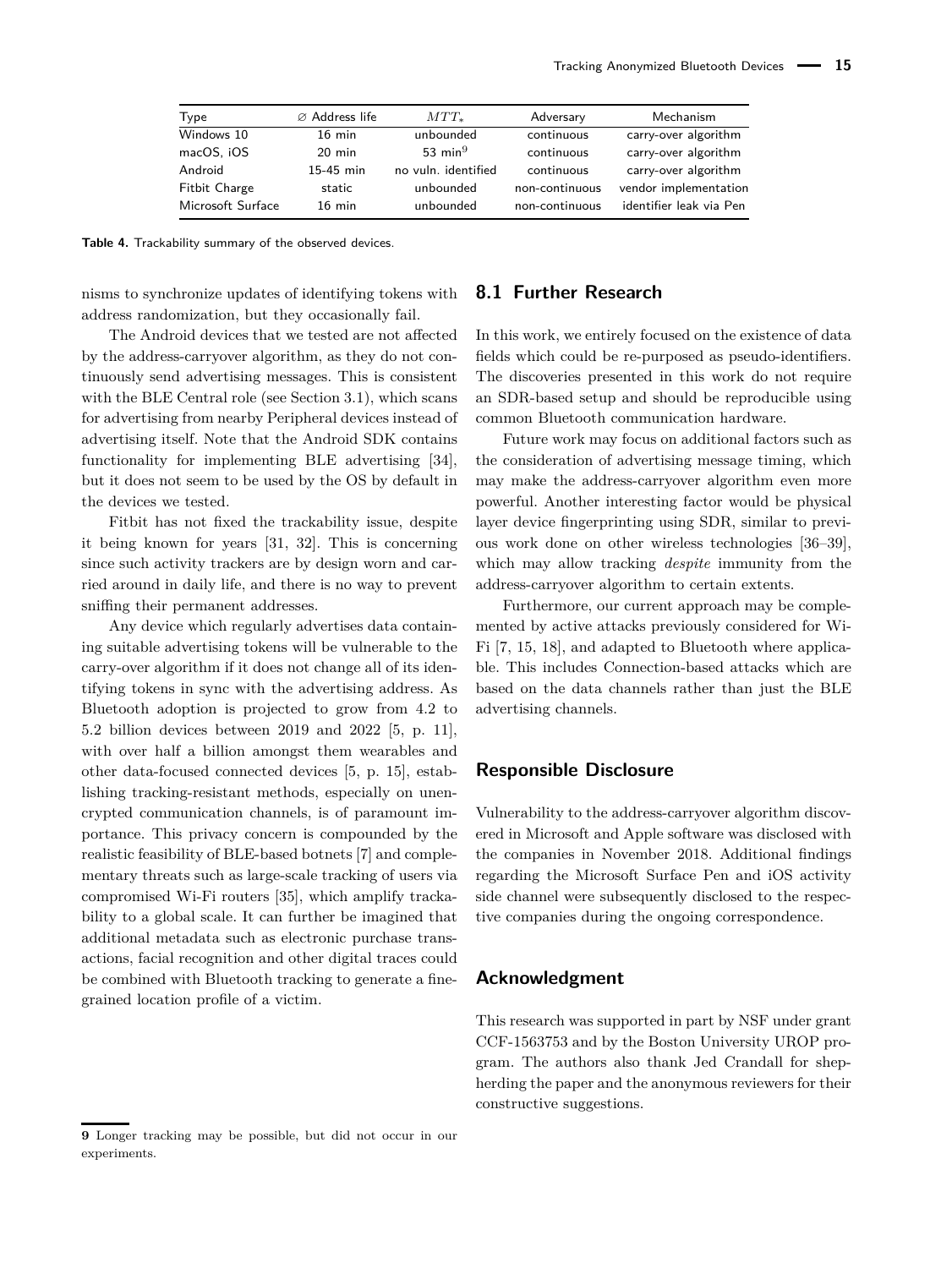## **References**

- <span id="page-15-0"></span>[1] Bluetooth Special Interest Group (SIG), "Our History," 2018. [Online]. Available: [https://www.bluetooth.com/about](https://www.bluetooth.com/about-us/our-history)[us/our-history](https://www.bluetooth.com/about-us/our-history)
- <span id="page-15-1"></span>[2] —, "Core Specifications," 2018. [Online]. Available: [https://www.bluetooth.com/specifications/bluetooth-core](https://www.bluetooth.com/specifications/bluetooth-core-specification)[specification](https://www.bluetooth.com/specifications/bluetooth-core-specification)
- <span id="page-15-2"></span>[3] D. Spill and A. Bittau, "BlueSniff: Eve meets Alice and Bluetooth," WOOT '07 Proceedings of the first USENIX workshop on Offensive Technologies, p. 10, 2007. [Online]. Available: [http://dl.acm.org/citation.cfm?id=1323276.](http://dl.acm.org/citation.cfm?id=1323276.1323281) [1323281](http://dl.acm.org/citation.cfm?id=1323276.1323281)
- <span id="page-15-3"></span>[4] M. Woolley, "Bluetooth Technology Protecting Your Privacy," 2015. [Online]. Available: [https://blog.bluetooth.](https://blog.bluetooth.com/bluetooth-technology-protecting-your-privacy) [com/bluetooth-technology-protecting-your-privacy](https://blog.bluetooth.com/bluetooth-technology-protecting-your-privacy)
- <span id="page-15-4"></span>[5] Bluetooth Special Interest Group (SIG), "Bluetooth Market Update 2018," Bluetooth Special Interest Group (SIG), Tech. Rep., 2018. [Online]. Available: <https://www.bluetooth.com/markets/market-report>
- <span id="page-15-5"></span>[6] H. Karvonen, C. Pomalaza-Ráez, K. Mikhaylov, M. Hämäläinen, and J. Iinatti, "Experimental Performance Evaluation of BLE 4 Versus BLE 5 in Indoors and Outdoors Scenarios," in Advances in Body Area Networks I, G. Fortino and Z. Wang, Eds. Cham: Springer, 2019, pp. 235–251. [Online]. Available: [http://link.springer.com/10.1007/978-3-030-02819-0\\_18](http://link.springer.com/10.1007/978-3-030-02819-0_18)
- <span id="page-15-6"></span>[7] T. Issoufaly and P. U. Tournoux, "BLEB: Bluetooth Low Energy Botnet for large scale individual tracking," 2017 1st International Conference on Next Generation Computing Applications, NextComp 2017, pp. 115–120, 2017.
- <span id="page-15-7"></span>[8] M. Jakobsson and S. Wetzel, "Security Weaknesses in Bluetooth," in Topics in Cryptology - CT-RSA 2001, D. Naccache, Ed. Berlin, Heidelberg: Springer, 2001, pp. 176– 191. [Online]. Available: [http://link.springer.com/10.1007/3-](http://link.springer.com/10.1007/3-540-45353-9_14) [540-45353-9\\_14](http://link.springer.com/10.1007/3-540-45353-9_14)
- <span id="page-15-8"></span>[9] Bluetooth Special Interest Group (SIG), Bluetooth Core Specification. v4.0. Bluetooth Special Interest Group (SIG), 2010.
- <span id="page-15-9"></span>[10] M. I. Jameel and J. Dungen, "Low-Power Wireless Advertising Software Library for Distributed M2M and Contextual IoT," in 2015 IEEE 2nd World Forum on Internet of Things (WF-IoT). IEEE, 12 2015, pp. 597–602. [Online]. Available:<http://ieeexplore.ieee.org/document/7389121/>
- <span id="page-15-10"></span>[11] Apple Inc., "iBeacon," 2014. [Online]. Available: <https://developer.apple.com/ibeacon/>
- <span id="page-15-11"></span>[12] Google, "Eddystone." [Online]. Available: [https://github.](https://github.com/google/eddystone) [com/google/eddystone](https://github.com/google/eddystone)
- <span id="page-15-12"></span>[13] reelyActive, "reelyActive-git." [Online]. Available: [https:](https://github.com/reelyactive/advlib) [//github.com/reelyactive/advlib](https://github.com/reelyactive/advlib)
- <span id="page-15-13"></span>[14] - fime, "Sniffypedia," 2018. [Online]. Available: [https:](https://sniffypedia.org/) [//sniffypedia.org/](https://sniffypedia.org/)
- <span id="page-15-14"></span>[15] M. Vanhoef, C. Matte, M. Cunche, L. S. Cardoso, and F. Piessens, "Why MAC Address Randomization is not Enough," in Proceedings of the 11th ACM on Asia Conference on Computer and Communications Security - ASIA CCS '16. New York, New York, USA: ACM Press, 2016, pp. 413-424. [Online]. Available: [https:](https://dl.acm.org/citation.cfm?id=2897883) [//dl.acm.org/citation.cfm?id=2897883](https://dl.acm.org/citation.cfm?id=2897883)
- <span id="page-15-15"></span>[16] D. Dai Zovi and S. Macaulay, "Attacking Automatic Wireless Network Selection," in Proceedings from the Sixth Annual IEEE Systems, Man and Cybernetics (SMC) Information Assurance Workshop, 2005., vol. 2005. IEEE, 2005, pp. 365–372. [Online]. Available: [http://ieeexplore.](http://ieeexplore.ieee.org/document/1495975/) [ieee.org/document/1495975/](http://ieeexplore.ieee.org/document/1495975/)
- <span id="page-15-16"></span>[17] D. A. Dai Zovi, "KARMA Attacks Radioed Machines Automatically," 2005. [Online]. Available: [http://theta44.](http://theta44.org/karma/) [org/karma/](http://theta44.org/karma/)
- <span id="page-15-17"></span>[18] J. Martin, T. Mayberry, C. Donahue, L. Foppe, L. Brown, C. Riggins, E. C. Rye, and D. Brown, "A Study of MAC Address Randomization in Mobile Devices and When it Fails," Proceedings on Privacy Enhancing Technologies, vol. 2017, no. 4, pp. 365–383, 10 2017. [Online]. Available: [http://content.sciendo.com/view/journals/popets/2017/4/](http://content.sciendo.com/view/journals/popets/2017/4/article-p365.xml) [article-p365.xml](http://content.sciendo.com/view/journals/popets/2017/4/article-p365.xml)
- <span id="page-15-18"></span>[19] R. Heydon, "An Introduction to Bluetooth Low Energy," pp. 1–15, 2013.
- <span id="page-15-19"></span>[20] Bluetooth Special Interest Group (SIG), Bluetooth Core Specification. v5.0. Bluetooth Special Interest Group (SIG), 2016. [Online]. Available: [https://www.bluetooth.com/](https://www.bluetooth.com/bluetooth-technology/bluetooth5/bluetooth5-paper) [bluetooth-technology/bluetooth5/bluetooth5-paper](https://www.bluetooth.com/bluetooth-technology/bluetooth5/bluetooth5-paper)
- <span id="page-15-20"></span>[21] -, "Generic Access Profile." [Online]. Available: [https:](https://www.bluetooth.com/specifications/assigned-numbers/generic-access-profile) [//www.bluetooth.com/specifications/assigned-numbers/](https://www.bluetooth.com/specifications/assigned-numbers/generic-access-profile) [generic-access-profile](https://www.bluetooth.com/specifications/assigned-numbers/generic-access-profile)
- <span id="page-15-21"></span>[22] -, Supplement to the Bluetooth Core Specification. Bluetooth Special Interest Group (SIG), 2015.
- <span id="page-15-22"></span>[23] -, "Company Identifiers." [Online]. Available: [https:](https://www.bluetooth.com/specifications/assigned-numbers/company-identifiers) [//www.bluetooth.com/specifications/assigned-numbers/](https://www.bluetooth.com/specifications/assigned-numbers/company-identifiers) [company-identifiers](https://www.bluetooth.com/specifications/assigned-numbers/company-identifiers)
- <span id="page-15-23"></span>[24] ——, "Service Discovery." [Online]. Available: [https:](https://www.bluetooth.com/specifications/assigned-numbers/service-discovery) [//www.bluetooth.com/specifications/assigned-numbers/](https://www.bluetooth.com/specifications/assigned-numbers/service-discovery) [service-discovery](https://www.bluetooth.com/specifications/assigned-numbers/service-discovery)
- <span id="page-15-25"></span>[25] Radius Networks, "AltBeacon," 2015. [Online]. Available: <https://altbeacon.org/>
- <span id="page-15-24"></span>[26] IEEE Computer Society, IEEE Standard for Local and Metropolitan Area Networks - Link Aggregation. IEEE Standards Association, 2008. [Online]. Available: [http:](http://standards.ieee.org/findstds/standard/802.1AX-2008.html) [//standards.ieee.org/findstds/standard/802.1AX-2008.html](http://standards.ieee.org/findstds/standard/802.1AX-2008.html)
- <span id="page-15-26"></span>[27] I. Wagner and D. Eckhoff, "Technical Privacy Metrics," ACM Computing Surveys, vol. 51, no. 3, pp. 1–38, 2018. [Online]. Available: [http://dl.acm.org/citation.cfm?doid=](http://dl.acm.org/citation.cfm?doid=3212709.3168389) [3212709.3168389](http://dl.acm.org/citation.cfm?doid=3212709.3168389)
- <span id="page-15-27"></span>[28] K. Sampigethaya, L. Huang, M. Li, R. Poovendran, K. Matsuura, and K. Sezaki, "CARAVAN: Providing Location Privacy for VANET," Washington Univ Seattle Dept of Electrical Engineering, Tech. Rep., 2005.
- <span id="page-15-28"></span>[29] B. C. Drachman and M. J. Cloud, Inequalities: With Applications to Engineering. Springer-Verlag, 1998.
- <span id="page-15-29"></span>[30] X. Jiao, "BTLE," 2014. [Online]. Available: [https:](https://github.com/JiaoXianjun/BTLE) [//github.com/JiaoXianjun/BTLE](https://github.com/JiaoXianjun/BTLE)
- <span id="page-15-30"></span>[31] B. Cyr, W. Horn, D. Miao, and M. Specter, "Security Analysis of Wearable Fitness Devices (Fitbit)," Massachusetts Institute of Technology, pp. 1–14, 2014. [Online]. Available: [http://courses.csail.mit.edu/6.857/2014/files/17-cyrbritt](http://courses.csail.mit.edu/6.857/2014/files/17-cyrbritt-webbhorn-specter-dmiao-hacking-fitbit.pdf)[webbhorn-specter-dmiao-hacking-fitbit.pdf](http://courses.csail.mit.edu/6.857/2014/files/17-cyrbritt-webbhorn-specter-dmiao-hacking-fitbit.pdf)
- <span id="page-15-31"></span>[32] A. K. Das, P. H. Pathak, C.-N. Chuah, and P. Mohapatra, "Uncovering Privacy Leakage in BLE Network Traffic of Wearable Fitness Trackers," in Proceedings of the 17th International Workshop on Mobile Computing Systems